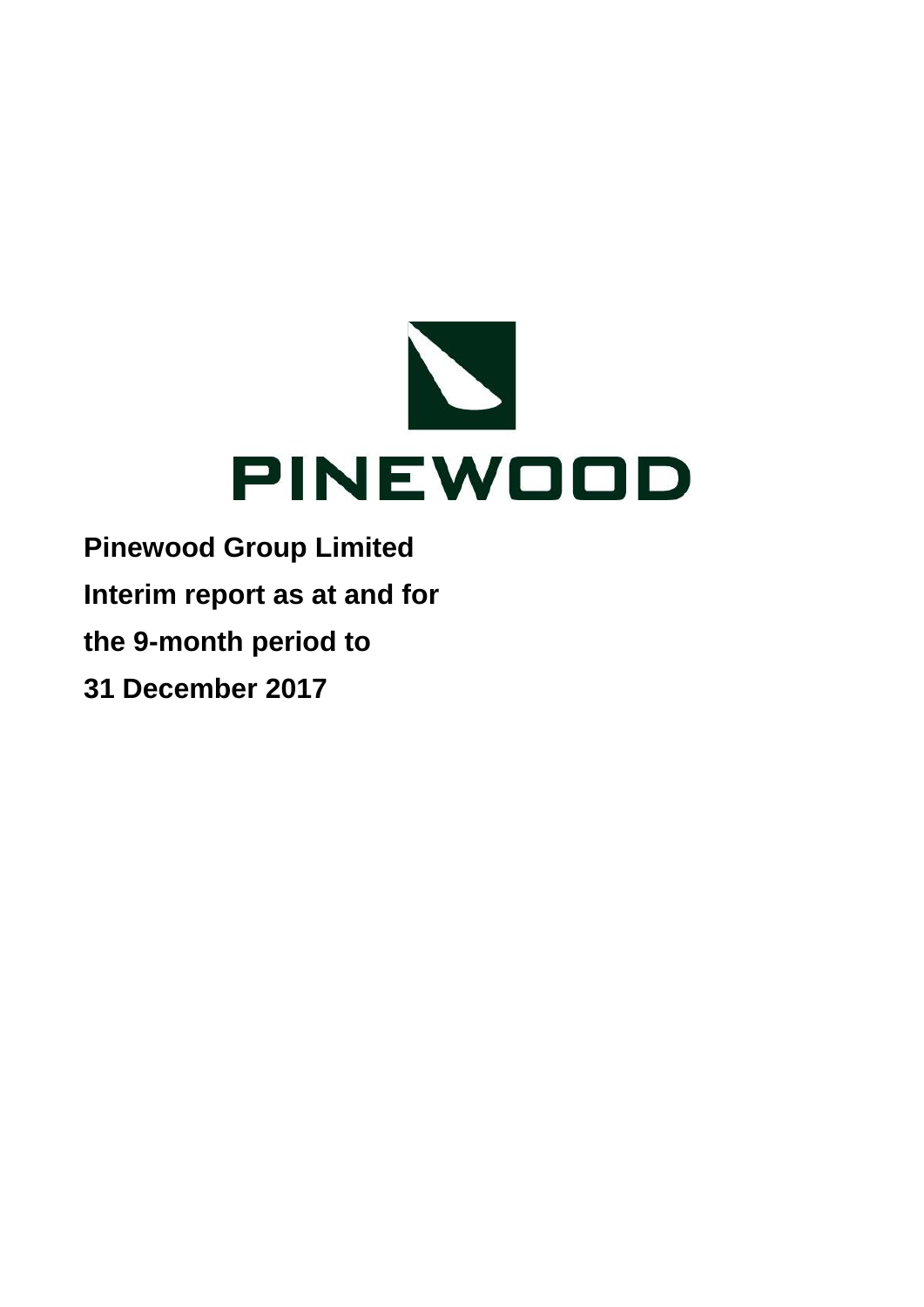# **Third Quarter 2017/18 highlights**

# **Financial Highlights**

- Media Services turnover of £19.9 million in Q3 2017/18 in line with prior year comparative.
- Adjusted EBITDA increased by 23% to £10.3 million in Q3 2017/18 versus £8.3m in Q3 2016/17.

# **Operational Highlights**

- The largest film production at Pinewood Studios was *Dumbo* (Disney) and at Shepperton Studios *Mamma Mia! Here We Go Again* (Universal).
- In December 2017, three construction firms participated in a tender process to appoint the main contractor for the Pinewood East Phase 2 development. The preferred contractor was selected in January 2018.

# **Year to date Q3 2017/18 highlights**

# **Financial highlights**

- Media Services turnover increased by 9% to £60.8 million in YTD Q3 2017/18.
- Adjusted EBITDA increased by 40% to £31.8 million in YTD Q3 2017/18 versus £22.7m in YTD Q3 2016/17.

# **Operational highlights**

- Year to date stage occupancy at Pinewood and Shepperton of 91%. The largest film production at Pinewood Studios was *Solo: A Star Wars Story* (Lucasfilm) and at Shepperton Studios was *Mamma Mia! Here We Go Again (Universal).*
- In June 2017, the Group (being Pinewood Group Limited and its subsidiaries) acquired Laleham Nurseries, 3 ha of land adjacent to Shepperton Studio's backlots. Together with the purchase of 13 ha of land earlier in the year, the acquisition provides the Group with a total of 50 ha for the development of a new masterplan for Shepperton Studios.
- In September 2017, South Bucks District Council approved the Reserved Matters application for Pinewood East Phase 2.
- In October 2017, the lease on Pinewood Wales studio was replaced with a studio management agreement.
- In line with the strategy to focus on the core business, the Group ceased certain peripheral activities, namely, Media Investment and Pinewood Creative and sold its entire interest in the Pinewood TV joint venture.

# **Refinancing**

- On 13 December 2017, a refinancing of the Group was completed. At this date, the Group's existing drawn senior facilities, which were £97.5 million, were repaid in full and £250 million of new 3.75% Senior Secured Notes due 1 December 2023 were issued. Pinewood Group Limited advanced a £127.5 million loan on to its Parent.
- On 13 December 2017, the Group completed a super senior revolving credit facility of £50m which is available to draw down until 1 May 2023 with Barclays Bank plc, Credit Suisse AG London Branch, HSBC Bank plc and Lloyds Bank plc. The Group terminated its existing £35 million multi-currency revolving credit facility and its £5m overdraft facility.
- Interest-bearing loans and borrowings are stated net of unamortised issue costs of £8.8 million. The issue costs are being amortised over the term of the interest-bearing loans and borrowings to which they relate.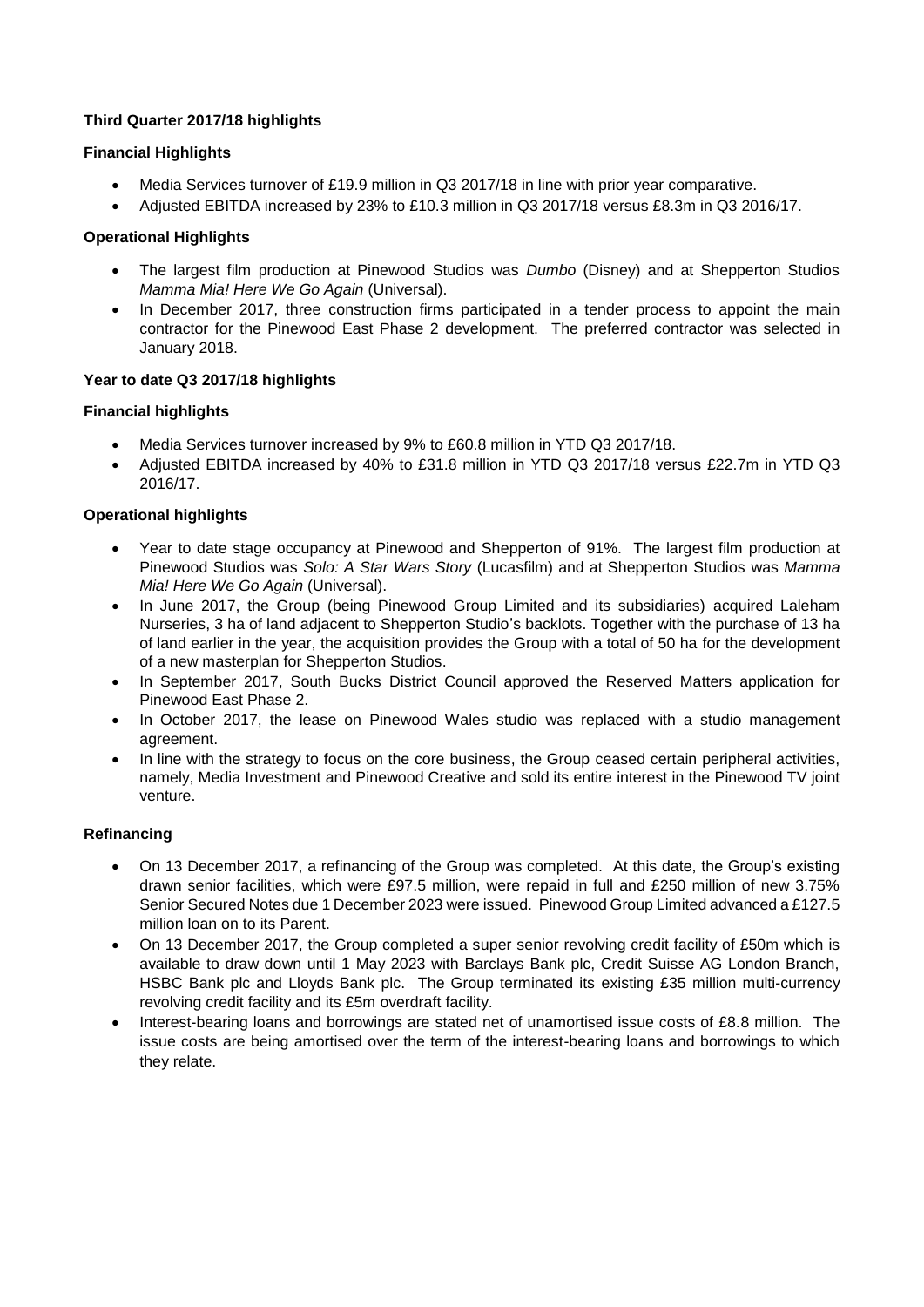# **Paul Golding, CEO, commented**

As expected, the demand for our UK facilities at Pinewood and Shepperton Studios remains strong as demonstrated by 9% growth in Media Services turnover. Group turnover includes turnover relating to the Media Investment activity which ceased in October 2017 and therefore shows a decrease of 17%. However, as this activity was loss making, EBITDA has increased by 40% which means our overall financial performance is in line with our expectations.

The film industry in the UK continues to flourish. Latest data from the BFI show production spend in the UK reached record levels in 2017 with 211 feature films and 91 high-end television programmes starting principal photography, together spending £2.8 billion, up 12% year on year. Of this inward investment accounted for 89% (£2.4 billion), an increase of 24% year on year.

Finally, I would like to take this opportunity to thank all those who invested in our senior secured notes as well as our banks. The financial support we have received allows us to continue our investment in the business thereby improving our existing infrastructure, expanding our footprint and enhancing our customer service through greater training and better systems.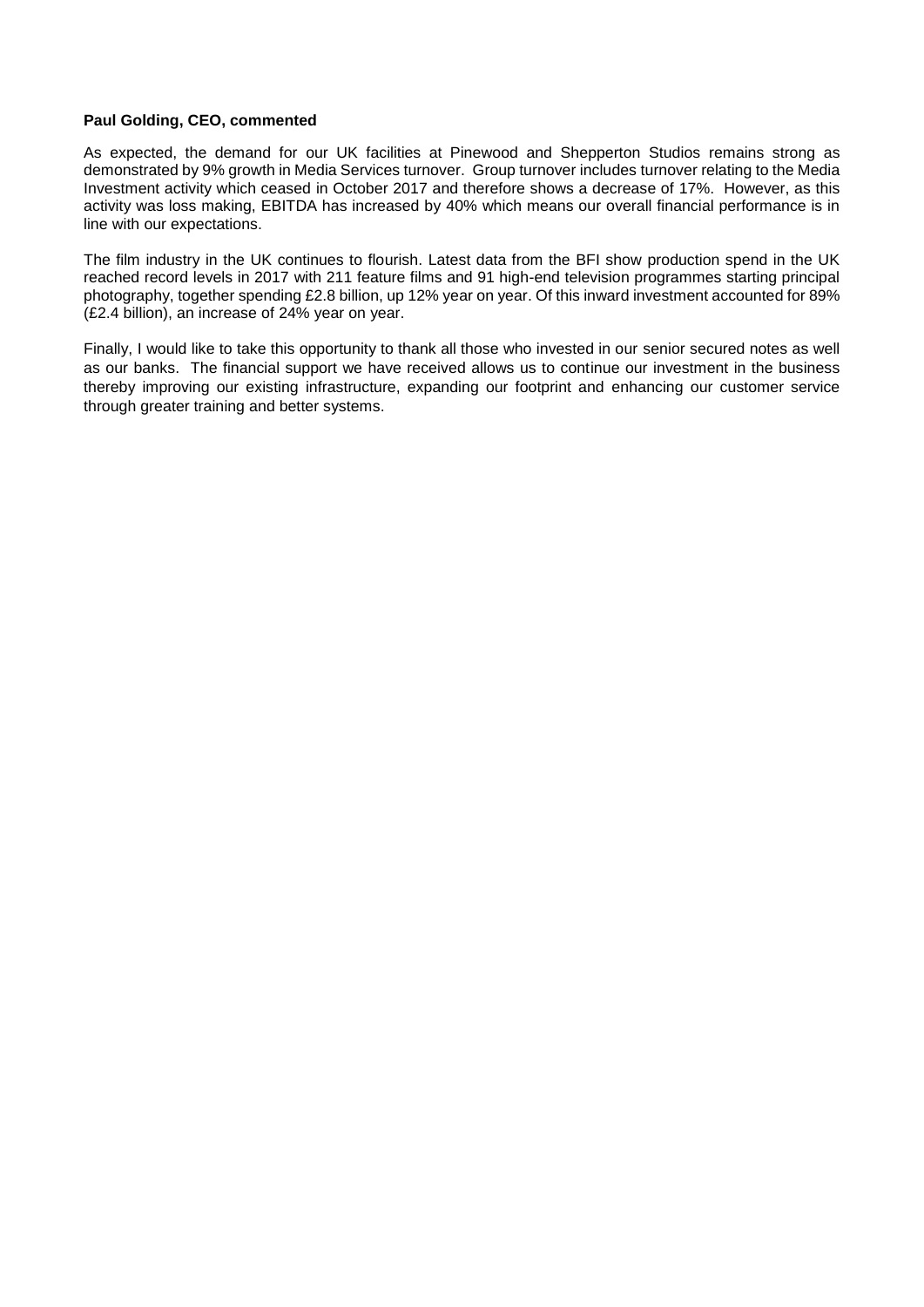# **General information**

Pinewood is the leading independent provider of the real estate that is required for the production of film and television content. Founded in 1936 and headquartered in the United Kingdom, Pinewood owns premium, large-scale facilities also known as studios, for hosting film, television and other media productions. Our freehold studios are located in prime locations near London and make Pinewood a preferred choice for major film production companies, including Disney (including Lucasfilm and Marvel), Universal Studios and Warner Bros. Pinewood branded studios have hosted over 2,000 films, among them at least 145 Oscar winners, 201 BAFTA winners and numerous blockbuster film productions with budgets of over \$100.0 million.

# **Change of control**

On 4 October 2016, Pinewood Group plc was acquired by Picture Holdco Limited, which is indirectly wholly owned by PW Real Estate Fund III LP, a fund advised by Aermont.

On 5 October 2016, Pinewood Group plc re-registered from a public company to a private limited company and was renamed Pinewood Group Limited.

# **Presentation of financial information**

Unless otherwise indicated, the financial information presented in this report is the historical consolidated financial information of the Group.

This report includes or derives information from the following financial sources:

- The unaudited consolidated financial information of the Group as of and for the 3 months ended 31 December 2017 ("Third Quarter 2017/18", "Q3 2017/18", or "the Quarter"), and the comparative period as of and for the 3 months ended 31 December 2016 ("Third Quarter 2016/17" or "Q3 2016/17"), prepared in accordance with FRS 102.
- The unaudited consolidated financial information of the Group as of and for the 9 months ended 31 December 2017 ("YTD Q3 2017/18") and the comparative period as of and for the 9 months ended 31 December 2016 ("YTD Q3 2016/17") prepared in accordance with FRS 102.
- The audited consolidated financial information of the Group for the year ending 31 March 2017 prepared in accordance with FRS 102. The financial year for the Group runs form 1 April following the previous financial year end to 31 March each calendar year.

# **Further information for the noteholders**

This report was prepared in accordance with the indenture dated 13 December 2017 among Pinewood Finco PLC, as issuer, the guarantors named therein, Deutsche Trustee Company Limited, as Trustee, and Deutsche Bank AG London Branch, as security agent and as paying agent.

This interim report may include forward-looking statements. All statements other than statements of historical fact included in this interim report, including those regarding the Group's financial position, business and acquisition strategy, plans and objectives of management for future operations are forward-looking statements. Such forward-looking statements involve known and unknown risks, uncertainties and other factors which may cause the actual results, performance or achievements of the Group, or industry results, to be materially different from any future results, performance or achievements expressed or implied by such forward-looking statements.

Such forward-looking statements are based on numerous assumptions regarding the Group's present and future business strategies and the environment in which the Group will operate in the future. Many factors could cause the Group's actual results, performance or achievements to differ materially from those in the forwardlooking statements. Forward-looking statements should, therefore, be construed in light of such risk factors and undue reliance should not be placed on forward-looking statements. These forward-looking statements speak only as of the date of this interim report. The Group expressly disclaims any obligations or undertaking, except as required by applicable law and regulations to release publicly any updates or revisions to any forward-looking statement contained herein to reflect any change in the Group's expectations with regard thereto or any changes in events, conditions or circumstances on which any such statement is based.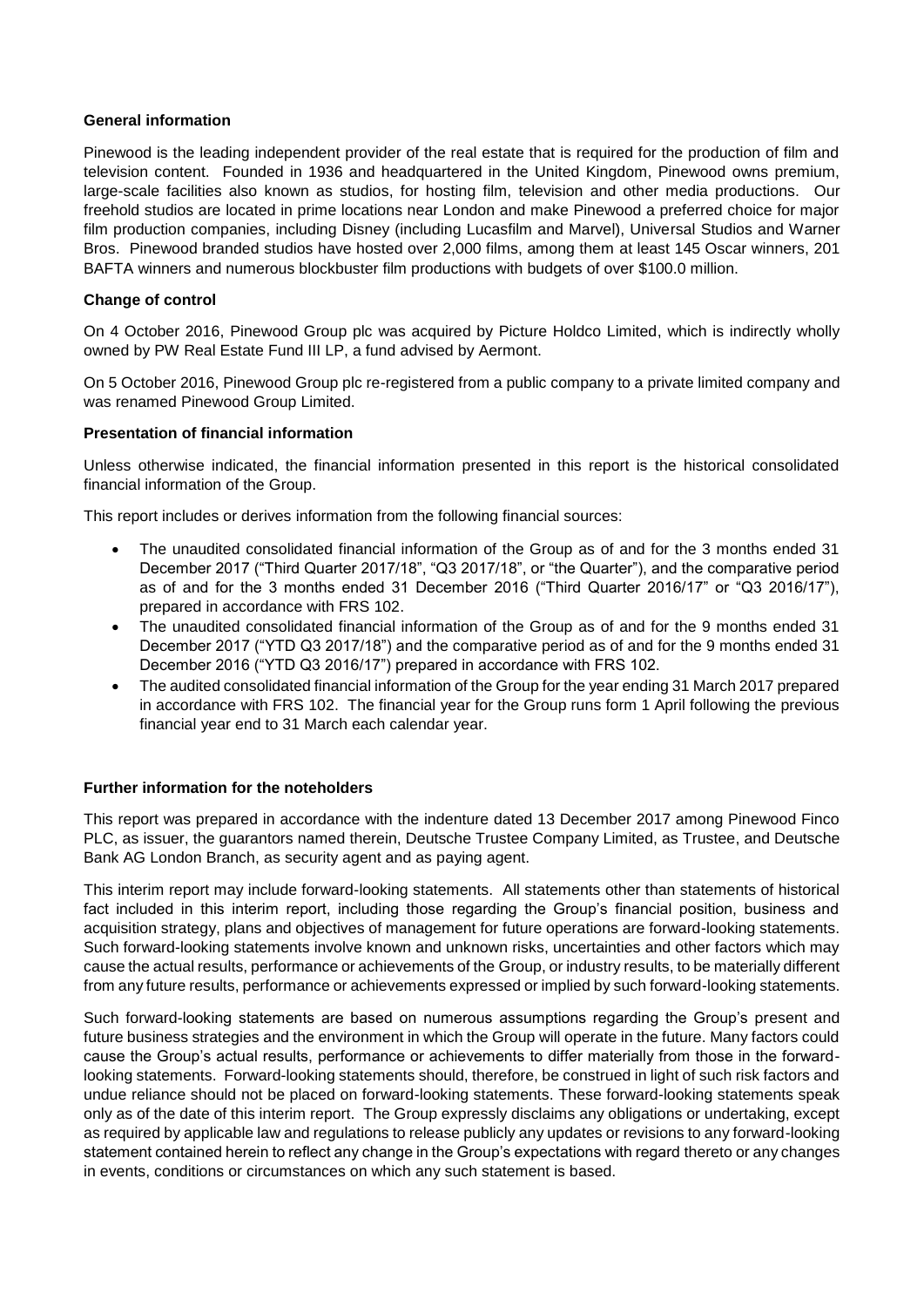The financial results presented in this presentation are preliminary and may change. This financial information includes calculations or figures that have been prepared internally by management and have not been reviewed or audited by our independent chartered accounting firm. There can be no assurance that the Group's actual results for the period presented herein will not differ from the preliminary financial data presented herein and such changes could be material. This preliminary financial data should not be viewed as a substitute for full financial statements prepared in accordance with FRS 102 and is not necessarily indicative of the results to be achieved for any future periods. This preliminary financial information, and previously reported amounts, could be impacted by the effects of further review by the Board of Directors.

# **Use of non-FRS 102 financial information**

This interim report contains certain non-UK GAAP and non-IFRS financial measures and ratios, including, Adjusted EBITDA, Adjusted EBITDA margin, cash conversion, and certain other measures (collectively, "**Non-GAAP Measures**") that are not required by, or presented in accordance with UK GAAP, IFRS or the accounting measures of any other jurisdiction.

In this interim report, "Adjusted EBITDA" is calculated as profit on ordinary activities before interest receivable and similar income, interest payable and similar charges, tax (credit)/charge on profit on ordinary activities, depreciation of property, plant and equipment, depreciation of investment property, impairment of long-term assets, amortization of goodwill, amortization of long-term assets, exceptional items, operating loss attributable to Media Investment (ceased) and (gain)/loss on disposal of property, plant and equipment.

In this interim report, "Adjusted EBITDA margin" is calculated as Adjusted EBITDA (which includes the impact of income from participating interests and based on financial statements prepared in accordance with UK GAAP) divided by turnover (excluding Media Investment (ceased)) (which does not include the impact of income from participating interests).

In this interim report, "adjusted net debt" is calculated as net debt less the loan to parent and unamortised loan issue costs.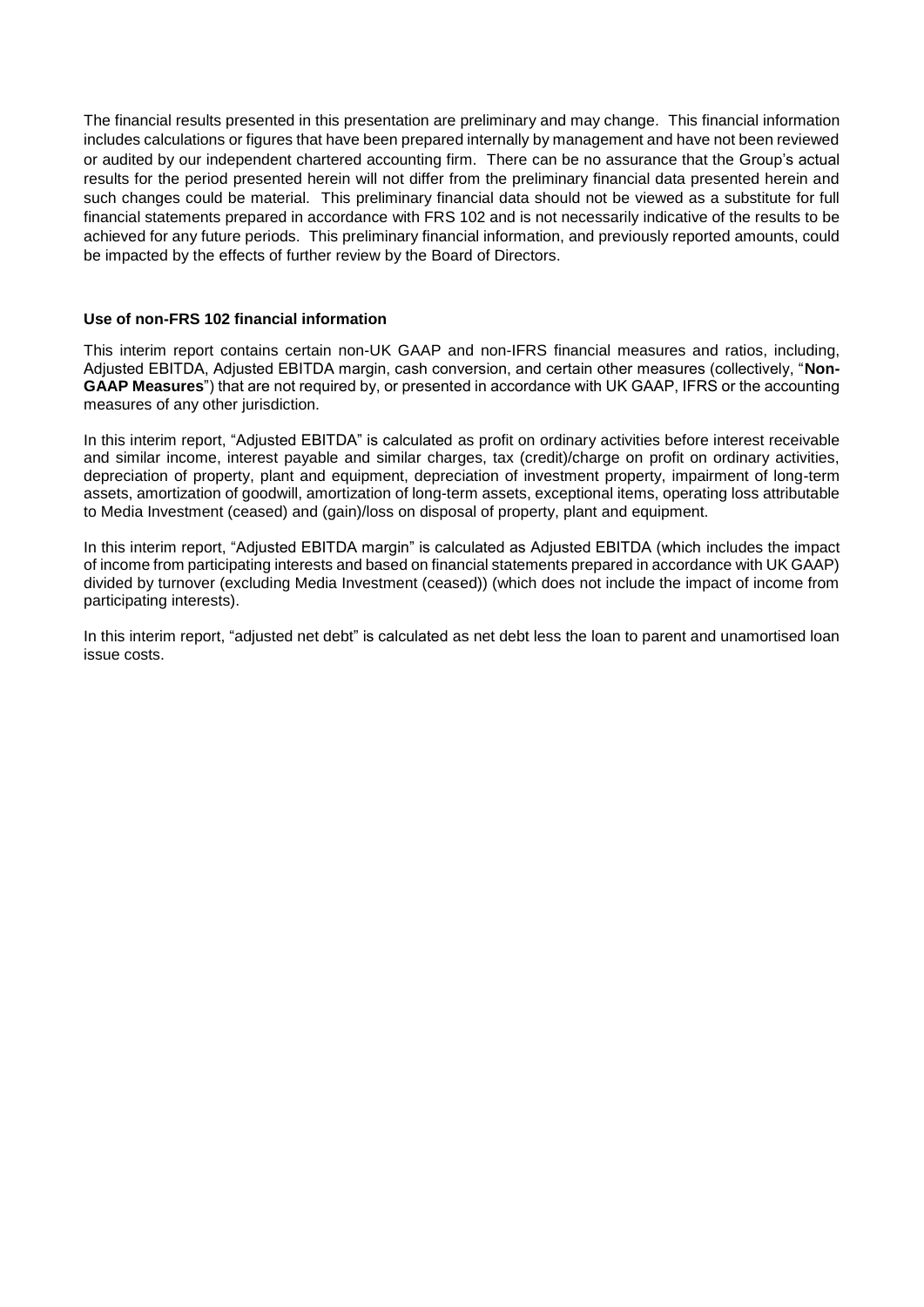# **Results of operation**

# **Third Quarter 2017/18 compared with Third Quarter 2016/17**

# *Turnover*

| £ thousands                          | Q3 2017/18 | Q3 2016/17 | % Change  |
|--------------------------------------|------------|------------|-----------|
| <b>Media Services</b>                | 19,912     | 19,899     |           |
| Media Investment                     | 299        | 5,966      | (95%)     |
| <b>Total Segmental Turnover</b>      | 20,211     | 25,865     | (22%)     |
| Elimination of intersegment turnover | -          | (576)      | $(100\%)$ |
| <b>Group Turnover</b>                | 20,211     | 25,289     | (20%)     |

Turnover attributable to the Media Services segment (before intersegmental elimination) of £19.9 million in Q3 2017/18 compares to £19.9 million in Q3 2016/17. Stage occupancy in Q3 2017/18 is 93% versus 80% in Q3 2016/17. Both quarters reflect a full period of utilisation of Pinewood East Phase 1 albeit Q3 2017/18 was under a long-term lease. Turnover from higher stage occupancy year on year has been offset by reduced turnover attributable to other international activity, the cessation of certain activities and production scheduling on other production accommodation.

Turnover attributable to the Media Investment segment (before intersegmental elimination) decreased 95% to £0.3 million in Q3 2017/18 from £6.0 million in Q3 2016/17 principally due to the ceasing of the activities in this segment.

Group Turnover (after intersegmental elimination) decreased 20% to £20.2 million in Q3 2017/18 from £25.3 million in Q3 2016/17 principally due to the ceasing of the activities in the Media Investment segment.

# *Cost of sales*

Cost of sales expenses decreased 37% to £11.2 million in Q3 2017/18 from £17.7 million in Q3 2016/17. The cessation of the Media Investment activity was the primary cause of this decrease, offset by increased estate running cost.

# *Gross Profit*

Gross profit has increased from £7.6 million in Q3 2016/17 to £9.0 million in Q3 2017/18 for the reasons set out above.

Gross margin has increased from 29.9% in Q3 2016/17 to 43.8% in Q3 2017/18. The cessation of the Media Investment segment activity, which was loss making at the gross profit level, is the principal driver for the increased margin.

# *Selling and distribution*

Selling and distribution expenses before exceptional items decreased 32% to £0.5 million in Q3 2017/18 from £0.7 million in Q3 2016/17. This was primarily due to a reduction in headcount.

# *Administrative expenses*

Administrative expenses decreased 69% to £1.8 million in Q3 2017/18 from £5.9 million in Q3 2016/17 which we primarily attribute to i) a decrease of £0.2 million or 12% attributable to reduced staff costs in relation to reduced employee headcount and the expiry of our long-term incentive plan, and ii) a movement in exceptional items of £3.9 million which we primarily attribute to professional fees in Q3 2016/17 relating to a strategic review of the Group.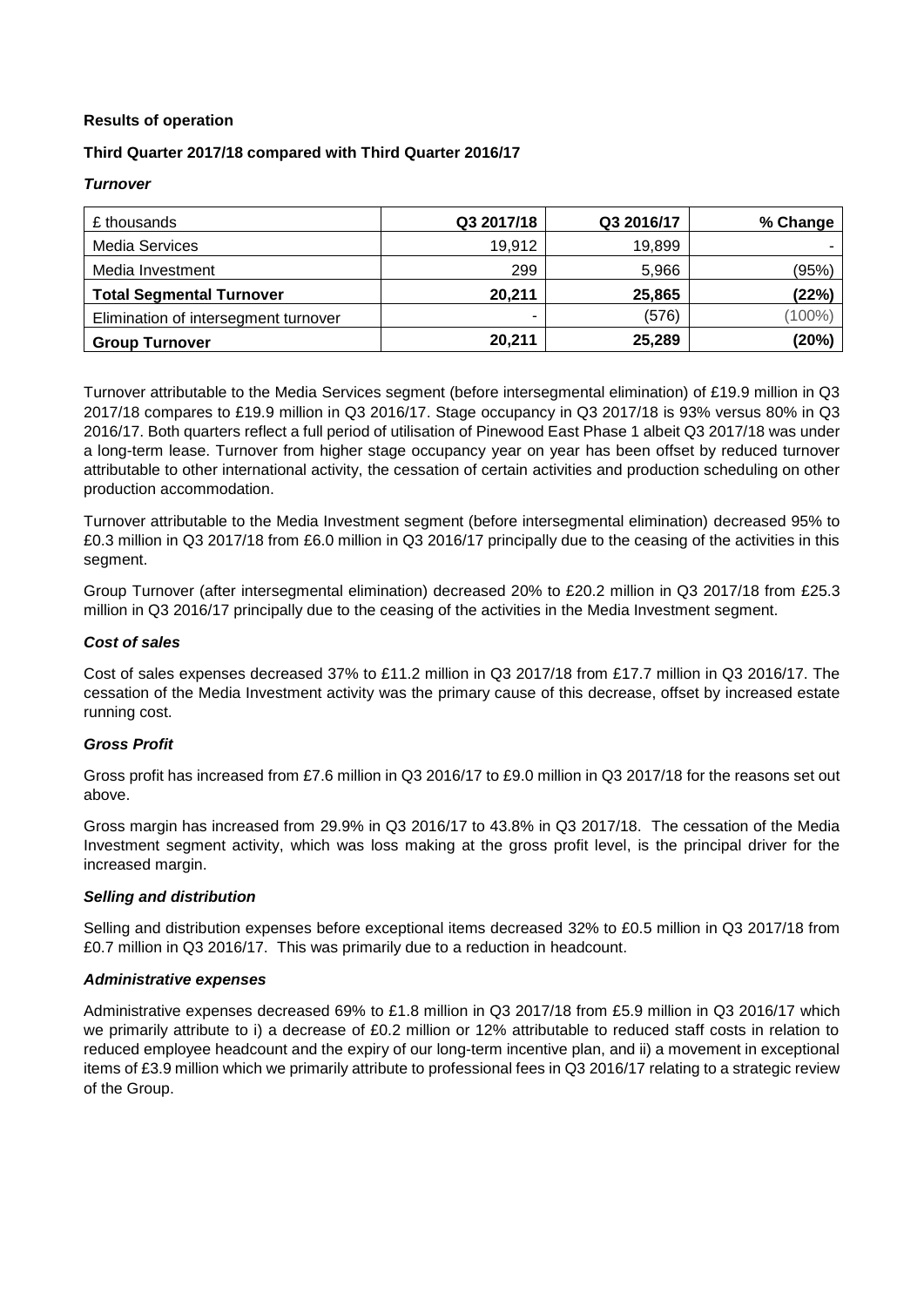# *Income from Participating Interests*

Income from participating interests in Q3 2017/18 was £0.9m compared to £0.1m in Q3 2016/17. Expansions in Atlanta along with the calculation of income from participating interests being on a gross, as opposed to net of tax, basis are the primary reasons for the increase.

# *Interest receivable and similar income*

Interest receivable and similar income increased from £nil in Q3 2016/17 to £0.3 million in Q3 2017/18 reflecting receipts on loan notes related to Pinewood MBS.

# *Interest payable and similar charges*

Interest payable and similar charges increased from £nil in Q3 2016/17 to £1.7 million in Q3 2017/18 which we primarily attribute to fair value movements on our hedging instruments.

# *Tax charge on profit on ordinary activities*

The tax charge on profit on ordinary activities increased from a £0.1 million in Q3 2016/17 to £1.5 million in Q3 2017/18 primarily attributable to the reduction of the UK Film Tax Relief credit receivable due to the cessation of the Media Investment activity, increased taxable profit and income from participating interests being on a gross, as opposed to net, of tax basis.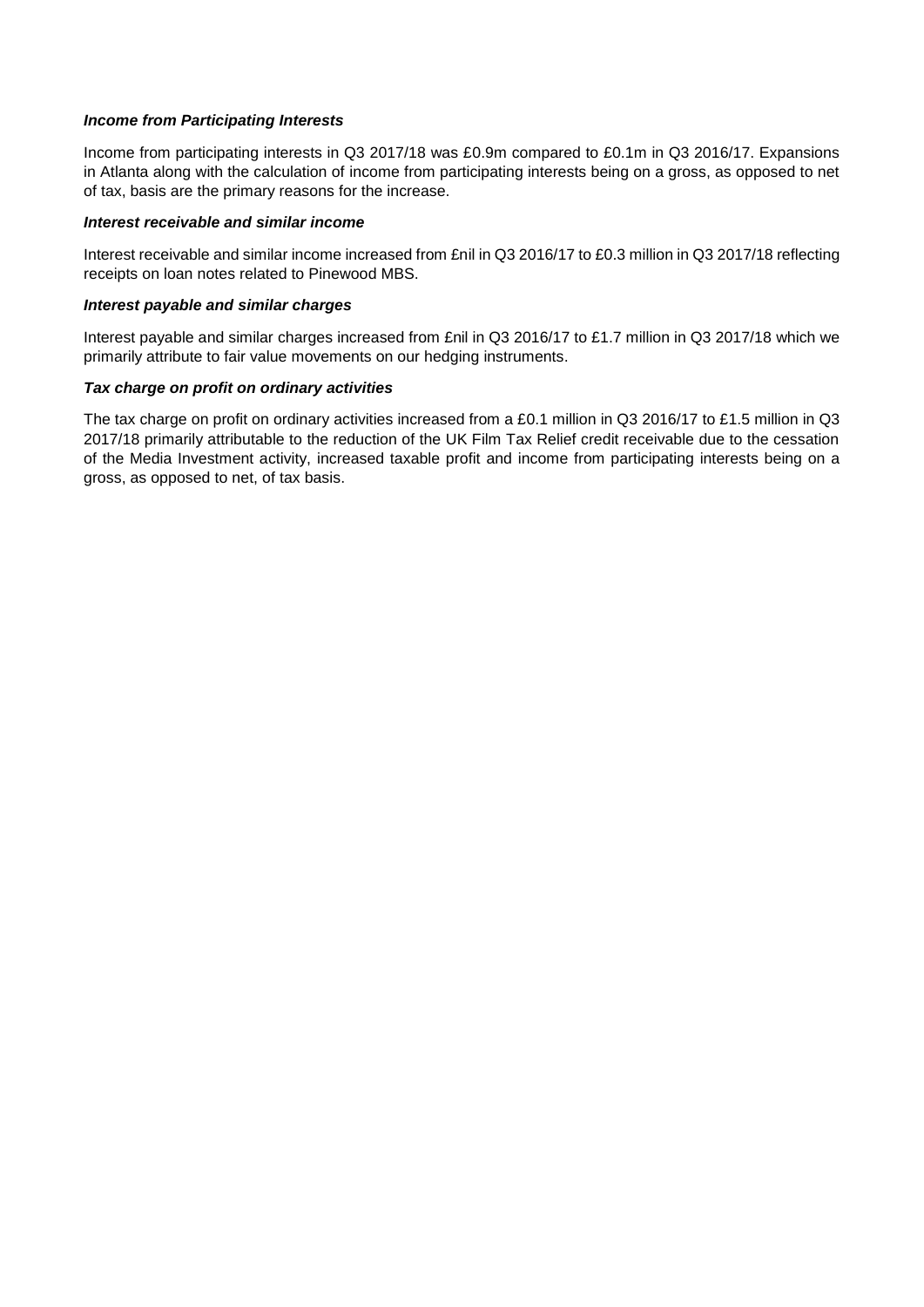# **Year to date third Quarter 2017/18 compared with year to date third Quarter 2016/17**

# *Turnover*

| £ thousands                          | YTD Q3 2017/18 | YTD Q3 2016/17 | % Change |
|--------------------------------------|----------------|----------------|----------|
| <b>Media Services</b>                | 60,823         | 55,825         | 9%       |
| Media Investment                     | 1.954          | 20,389         | (90%)    |
| <b>Total Segmental Turnover</b>      | 62.777         | 76,214         | (18%)    |
| Elimination of intersegment turnover | (293)          | (844)          | (65%)    |
| <b>Group Turnover</b>                | 62,484         | 75,370         | (17%)    |

Turnover attributable to the Media Services segment (before intersegmental elimination) increased by 9% to £60.8 million in YTD Q3 2017/18 compared to £55.8 million in YTD Q3 2016/17 which we primarily attribute to the opening of Pinewood East Phase 1.

Turnover attributable to the Media Investment segment (before intersegmental elimination) decreased 90% to £2.0 million in YTD Q3 2017/18 from £20.4 million in YTD Q3 2016/17 principally due to the ceasing of the activities in this segment.

Group Turnover (after intersegmental elimination) decreased 17% to £62.5 million in YTD Q3 2017/18 from £75.4 million in YTD Q3 2016/17 principally due to the factors set out above.

# *Cost of sales*

Cost of sales expenses decreased 36% to £33.5 million in YTD Q3 2017/18 from £52.7 million in YTD Q3 2016/17. The cessation of the Media Investment activity offset by the increased estate running costs and depreciation due to Pinewood East Phase 1 were the primary causes of this decrease.

# *Gross Profit*

Gross profit has increased from £22.7 million in YTD Q3 2016/17 to £29.0 million in YTD Q3 2017/18 for the reasons set out above.

Gross margin has increased from 30.1% in YTD Q3 2016/17 to 46.4% in YTD Q3 2017/18. The cessation of the Media Investment segment activity which was loss making at the gross profit level is the principal driver for the increased margin.

# *Selling and distribution*

Selling and distribution expenses before exceptional items decreased 18% to £1.5 million in YTD Q3 2017/18 from £1.9 million in YTD Q3 2016/17. This was primarily due to a reduction in headcount and sales related operating costs.

# *Administrative expenses*

Administrative expenses decreased 50% to £6.1 million in YTD Q3 2017/18 from £12.2 million in YTD Q3 2016/17, which we primarily attribute to i) a decrease of £1.4 million or 18% attributable to reduced staff costs in relation to reduced employee headcount, and the expiry of our long-term incentive plan, and ii) a movement in exceptional items of £4.7 million which we primarily attribute to professional fees in YTD 2016/17 relating to a strategic review of the Company.

# *Income from Participating Interests*

Income from participating interests in YTD Q3 2017/18 was £3.2m compared to £0.6m in YTD Q3 2016/17. Expansions in Atlanta along with the calculation of income from participating interests being on a gross, as opposed to net of tax, basis are the primary reasons for the increase.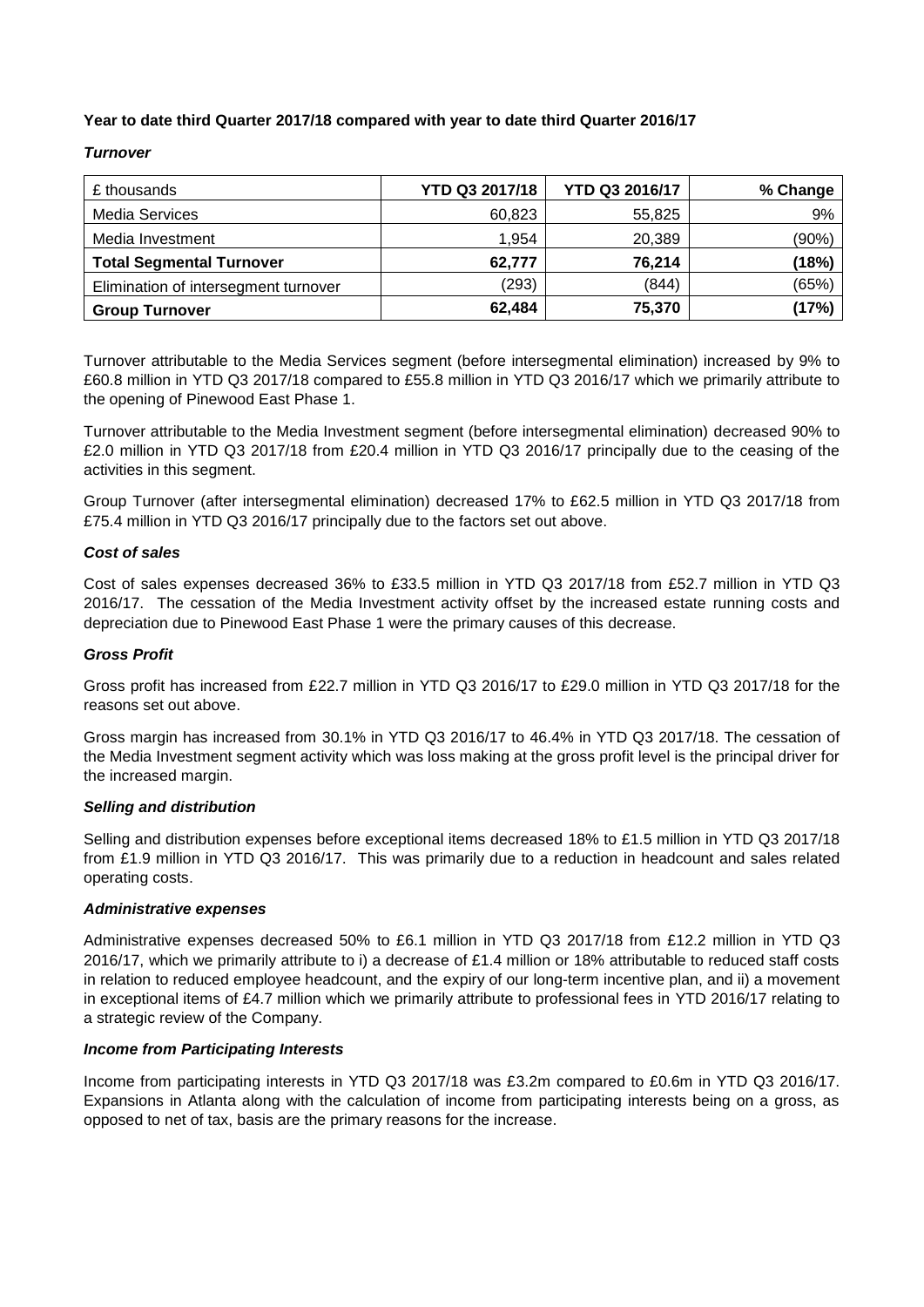# *Interest receivable and similar income*

Interest receivable and similar income increased from £nil in YTD Q3 2016/17 to £0.5 million in YTD Q3 2017/18 reflecting receipts on loan notes related to Pinewood MBS.

# *Interest payable and similar charges*

Interest payable and similar charges decreased from £4.5 million in YTD Q3 2016/17 to £2.6 million in YTD Q3 2017/18 which we primarily attribute to fair value movements on our hedging instruments.

# *Tax (charge)/credit on profit on ordinary activities*

The tax charge on profit on ordinary activities increased from a credit of £0.2 million in YTD Q3 2016/17 to a £5.2 million charge in YTD Q3 2017/18 primarily attributable to the reduction of the UK Film Tax Relief credit receivable due to the cessation of the Media Investment activity, increased taxable profit and income from participating interests being on a gross, as opposed to net of tax basis.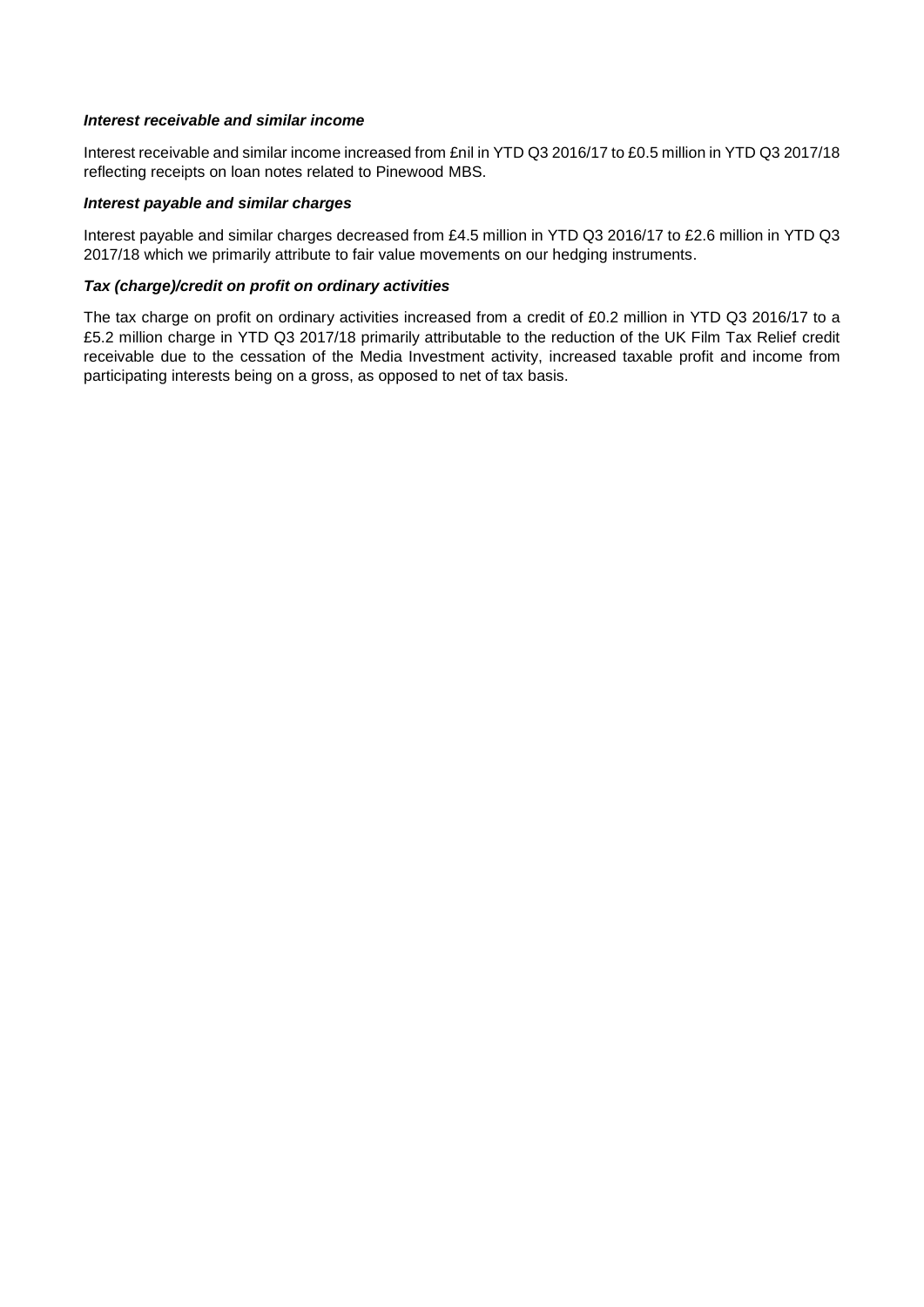# **Liquidity and capital resources**

# *Cash flow*

The cash balance at the end of Q3 2017/18 was £40.2 million compared to a balance of £8.0 million at the end of Q3 2016/17.

The cash inflow of £26.2 million in Q3 2017/18 increased from an outflow of £3.7 million in Q3 2016/17 principally reflecting increased cash inflow from operating activities due to increased profit and a lower working capital outflow, a lower level of capital expenditure following the completion of Pinewood East Phase 1, the receipt of proceeds from the senior secured notes issuance offset by increased dividends, loan issue fees, the repayment of bank borrowings and a loan issued to the Parent.

The cash inflow of £11.8 million in YTD 2017/18 increased from £6.6 million in YTD 2016/17 principally reflecting increased cash inflow from operating activities due to increased profit partially offset by an increased working capital outflow, a lower level of capital expenditure following the completion of Pinewood East Phase 1 the receipt of proceeds from the senior secured notes issuance offset by increased dividends, loan issue fees, the repayment of bank borrowings and a loan issued to the Parent.

# *Net cash inflow from operating activities*

Net cash inflow from operating activities increased to £6.5 million in Q3 2017/18 from an outflow of £0.7 million in Q3 2016/17. This was due to increased profit before tax, movements in working capital due to the Group's payment and bookings structure and payments in YTD 2017/18 relating to the expiration of the long-term incentive plan.

Net cash inflow from operating activities increased by 15% to £10.6 million in YTD 2017/18 from £9.2 million in YTD 2016/17. This was due to increased profit before tax, movements in working capital due to the Group's payment and bookings structure and payments in YTD 2017/18 relating to the expiration of the long-term incentive plan.

# *Net cash outflow from investing activities*

Net cash outflow from investing activities decreased to £0.1 million in Q3 2017/18 from £2.8 million in Q3 2016/17. This was principally driven by payments in relation to the Pinewood East Phase 1.

Net cash outflow from capital expenditure decreased by 81% to £5.2 million in YTD 2017/18 from £27.2 million in YTD 2016/17. This was principally driven by payments in relation to the Pinewood East Phase 1.

# *Net cash inflow/outflow from financing*

Net cash flow from financing increased to a £19.7 million inflow in Q3 2017/18 from a £0.2 million outflow in Q3 2016/17 principally due to the refinancing.

Net cash flow from financing decreased to a £6.4 million inflow in YTD Q3 2017/18 from £24.6 million in YTD Q3 2016/17 due to a higher dividend payment and the refinancing.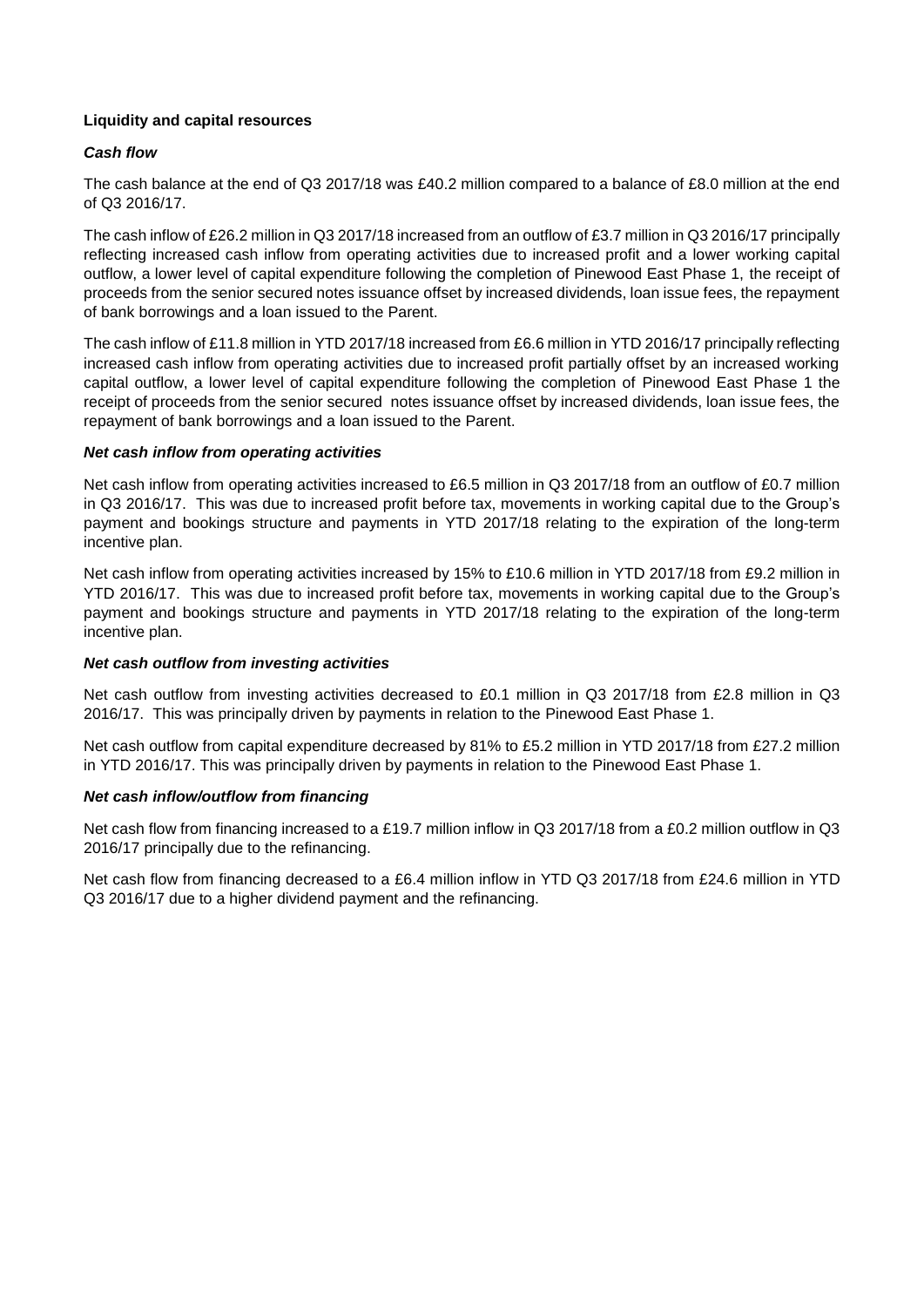# *Key performance indicators*

|                                                 | 3 months ended      |                     |                     | 9 months ended      |                  |  |
|-------------------------------------------------|---------------------|---------------------|---------------------|---------------------|------------------|--|
| £ Thousands (unless otherwise stated)           | 31 December<br>2017 | 31 December<br>2016 | 31 December<br>2017 | 31 December<br>2016 | 31 March<br>2017 |  |
| Stage Occupancy                                 | 93%                 | 80%                 | 91%                 | 78%                 | 81%              |  |
| Turnover<br>(excluding Media Investment ceased) | 19,912              | 19,899              | 60,823              | 55,825              | 76,709           |  |
| Adjusted EBITDA (see below)                     | 10,257              | 8,335               | 31,793              | 22,747              | 34,062           |  |
| Adjusted EBITDA margins                         | 51.5%               | 41.9%               | 52.3%               | 40.7%               | 44.4%            |  |
| Cash generated from operations                  | 7,910               | (136)               | 14,546              | 13,257              | 34,971           |  |
| Adjusted net debt (see below)                   | $\sim$              | ۰                   | (210, 708)          | (93, 693)           | (73,040)         |  |
| Capital expenditure                             | 301                 | 1,637               | 5,024               | 28,281              | 31,632           |  |

# *Adjusted net debt reconciliation*

|                                                           | 3 months ended         |                        | 9 months ended         |                        | Year<br>ended       |
|-----------------------------------------------------------|------------------------|------------------------|------------------------|------------------------|---------------------|
|                                                           |                        |                        |                        |                        |                     |
| £ Thousands                                               | 31<br>December<br>2017 | 31<br>December<br>2016 | 31<br>December<br>2017 | 31<br>December<br>2016 | 31<br>March<br>2017 |
| <b>Non-current assets</b><br>Loan to Parent               |                        |                        | 127,747                |                        |                     |
| <b>Current Assets</b><br>Cash and cash equivalents        |                        |                        | 40,214                 | 8,001                  | 28,464              |
| <b>Non-current borrowings</b><br>Term loan facility       |                        |                        |                        | (100,000)              | (100,000)           |
| High yield bond                                           |                        |                        | (250,000)              |                        |                     |
| Asset financing                                           |                        |                        | (922)                  | (1,694)                | (1,504)             |
| Non-current drawn loan facilities,<br>less current assets |                        |                        | (82, 961)              | (93, 693)              | (73,040)            |
| Secured loan arrangement costs                            |                        |                        | 8,814                  | 420                    | 438                 |
| Net debt                                                  |                        |                        | (74, 147)              | (93, 273)              | (72, 602)           |
| Adjustments:                                              |                        |                        |                        |                        |                     |
| Loan to Parent                                            |                        |                        | (127, 747)             |                        |                     |
| Secured loan arrangement costs                            |                        |                        | (8, 814)               | (420)                  | (438)               |
| Adjusted net debt                                         |                        |                        | (210, 708)             | (93, 693)              | (73,040)            |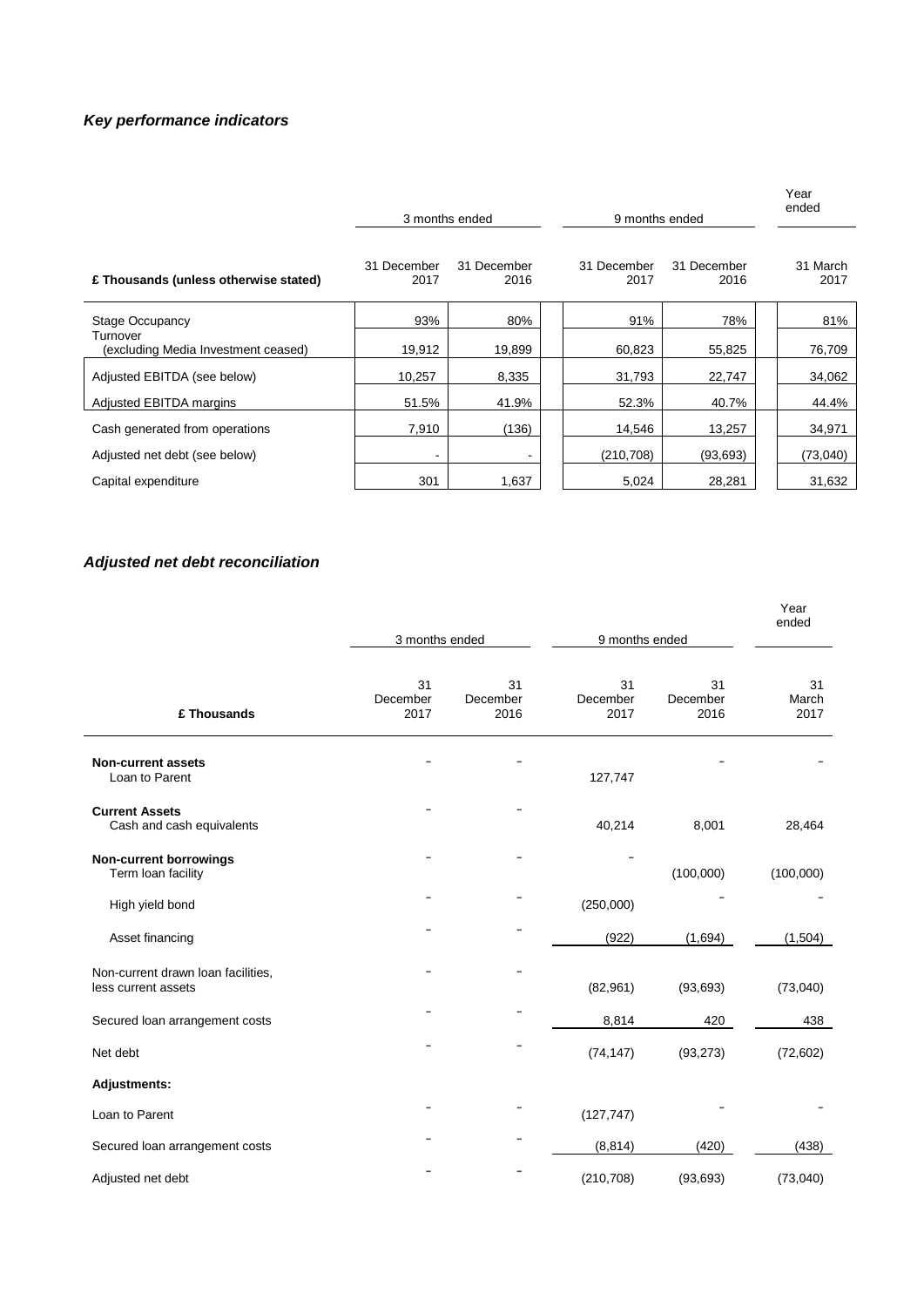# **Reconciliation of profit on ordinary activities after taxation / profit after tax to adjusted EBITDA**

|                                                                      |                        | 3 months ended         |                        | 9 months ended         | Year<br>ended       |
|----------------------------------------------------------------------|------------------------|------------------------|------------------------|------------------------|---------------------|
| £ Thousands                                                          | 31<br>December<br>2017 | 31<br>December<br>2016 | 31<br>December<br>2017 | 31<br>December<br>2016 | 31<br>March<br>2017 |
|                                                                      |                        |                        |                        |                        |                     |
| Profit on ordinary activities after<br>taxation / profit after tax   | 4,627                  | 945                    | 17,171                 | 4,855                  | 13,607              |
| Interest receivable and similar income                               | (336)                  | (2)                    | (482)                  | (11)                   | (344)               |
| Interest payable and similar charges /<br>finance costs              | 1,730                  | 8                      | 2,620                  | 4,546                  | 5,294               |
| Tax (credit) / charge on profit on<br>ordinary activities            | 1,547                  | 141                    | 5,225                  | (154)                  | 1,436               |
| Depreciation of property, plant and                                  | 2,168                  | 2,152                  | 6,572                  | 5,925                  | 8,111               |
| Amortization of goodwill                                             | 140                    | 140                    | 420                    | 420                    | 560                 |
| Amortization of long-term assets                                     |                        | 41                     |                        | 124                    | 166                 |
| <b>Exceptional items</b>                                             | 199                    | 4,059                  | (144)                  | 4,603                  | 3,170               |
| Operating<br>attributable<br>loss<br>to<br>Media Investment (ceased) | 158                    | 851                    | 387                    | 2,439                  | 2,014               |
| (Gain) / loss on disposal of property,<br>plant equipment            | 24                     |                        | 24                     |                        | 48                  |
| Adjusted<br>EBITDA                                                   | 10,257                 | 8,335                  | 31,793                 | 22,747                 | 34,062              |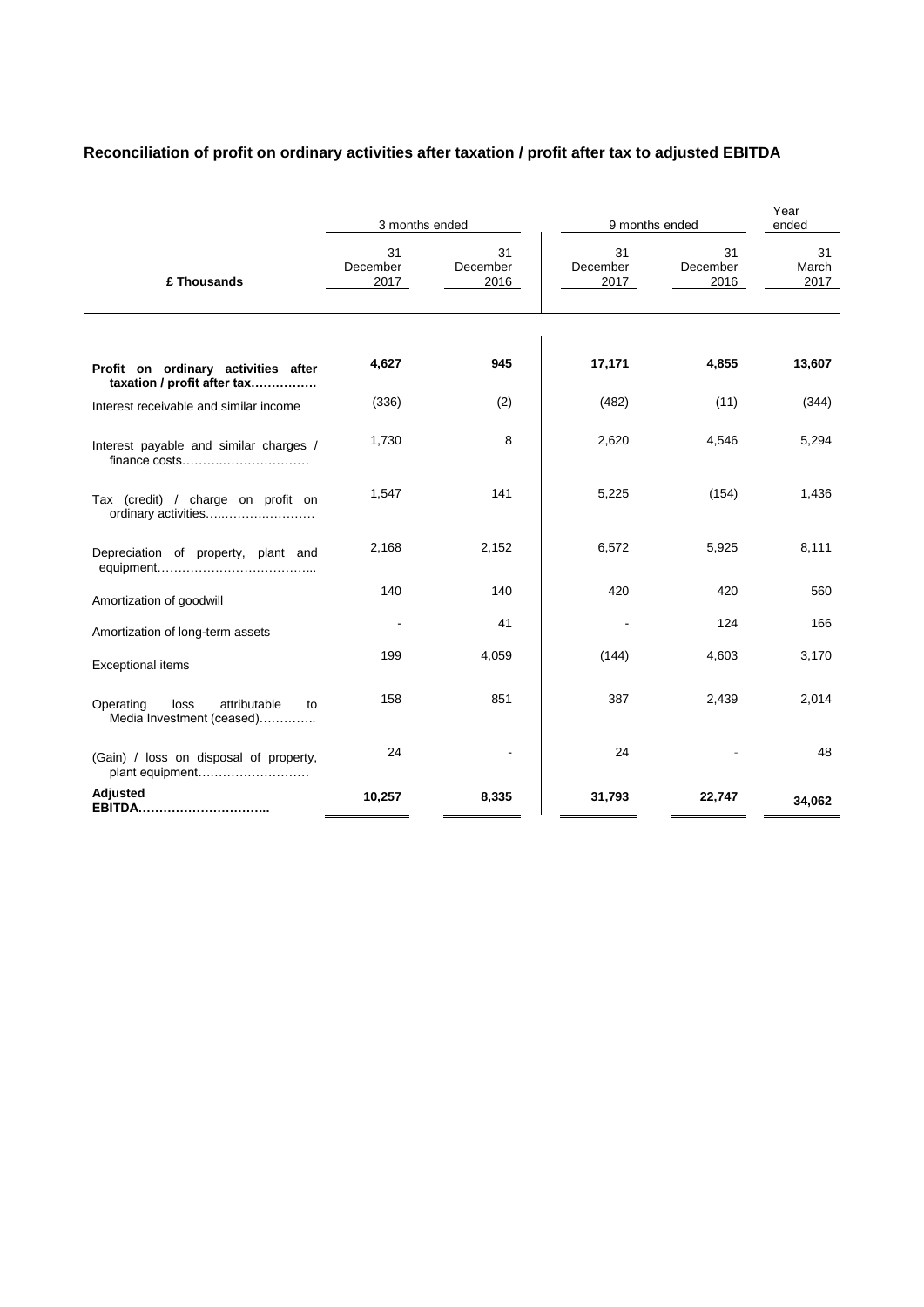# **Interim condensed consolidated financial statements**

Period ended 31 December 2017

Company Registration Number: 03889552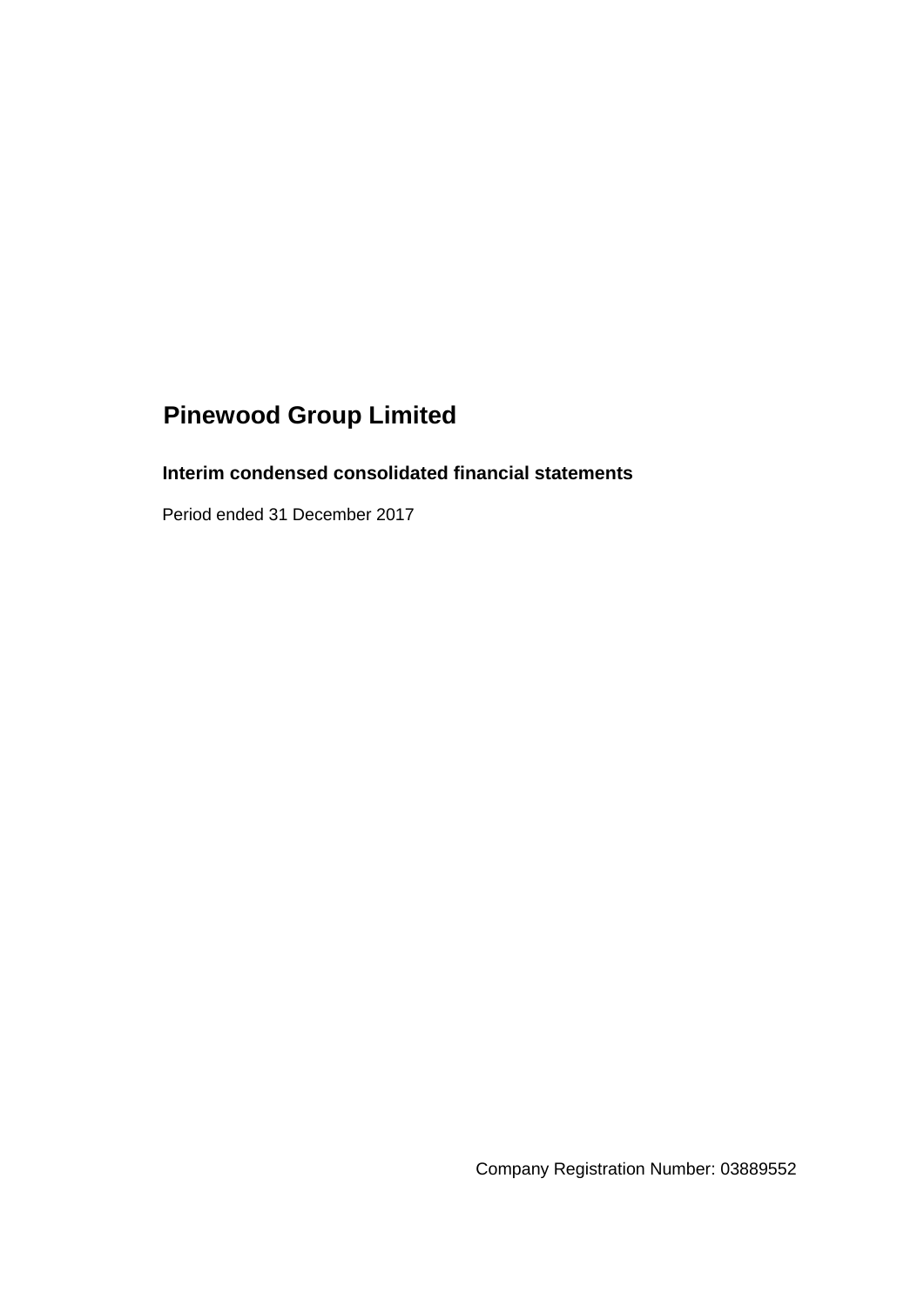# **Condensed Group Statement of Comprehensive Income**

for the nine months to 31 December 2017

|                                                           |                | 9 month<br>period ended<br>31 Dec 2017 | 9 month<br>period ended<br>31 Dec 2016 | Year<br>ended<br>31 Mar 2017 |
|-----------------------------------------------------------|----------------|----------------------------------------|----------------------------------------|------------------------------|
|                                                           | Note           | £'000                                  | £'000                                  | £'000                        |
| <b>Turnover</b>                                           | 1              | 62,484                                 | 75,370                                 | 98,348                       |
| Cost of Sales                                             |                | (33, 504)                              | (52, 689)                              | (63, 854)                    |
| <b>Gross profit</b>                                       |                | 28,980                                 | 22,681                                 | 34,494                       |
| Selling and distribution expenses                         |                | (1, 543)                               | (1,876)                                | (2, 258)                     |
| Administration expenses                                   |                |                                        |                                        |                              |
| - Recurring activities                                    |                | (6, 212)                               | (7, 599)                               | (10, 155)                    |
| - Exceptional items                                       | $\overline{2}$ | 144                                    | (4,603)                                | (3, 170)                     |
| Total administration expenses                             |                | (6,068)                                | (12, 202)                              | (13, 325)                    |
| <b>Operating profit</b>                                   |                | 21,369                                 | 8,603                                  | 18,911                       |
| Comprising:                                               |                |                                        |                                        |                              |
| Operating profit/(loss) from:                             |                |                                        |                                        |                              |
| Media Services activities before exceptional items        |                | 21,612                                 | 15,645                                 | 24,095                       |
| Media Investment - film production companies              |                | (91)                                   | (2, 551)                               | (2, 164)                     |
| Media Investment - other activities                       |                | (296)<br>144                           | 112                                    | 150                          |
| <b>Exceptional items</b>                                  |                |                                        | (4,603)                                | (3, 170)                     |
|                                                           |                | 21,369                                 | 8,603                                  | 18,911                       |
| Income from participating interests                       |                | 3,165                                  | 633                                    | 1,082                        |
| Interest receivable and similar income                    |                | 482                                    | 11                                     | 344                          |
| Interest payable and similar charges                      | 4              | (2,620)                                | (4, 546)                               | (5, 294)                     |
| Profit on ordinary activities before taxation             |                | 22,396                                 | 4,701                                  | 15,043                       |
| Tax on profit on ordinary activities                      | $\mathbf 5$    | (5, 225)                               | 154                                    | (1, 436)                     |
| Profit on ordinary activities after taxation              |                | 17,171                                 | 4,855                                  | 13,607                       |
| Other comprehensive income                                |                |                                        |                                        |                              |
| Exchange differences on translation of foreign operations |                |                                        |                                        |                              |
| on consolidation                                          |                | (402)                                  | 1,344                                  | 1,340                        |
| Total comprehensive income for the period                 |                | 16,769                                 | 6,199                                  | 14,947                       |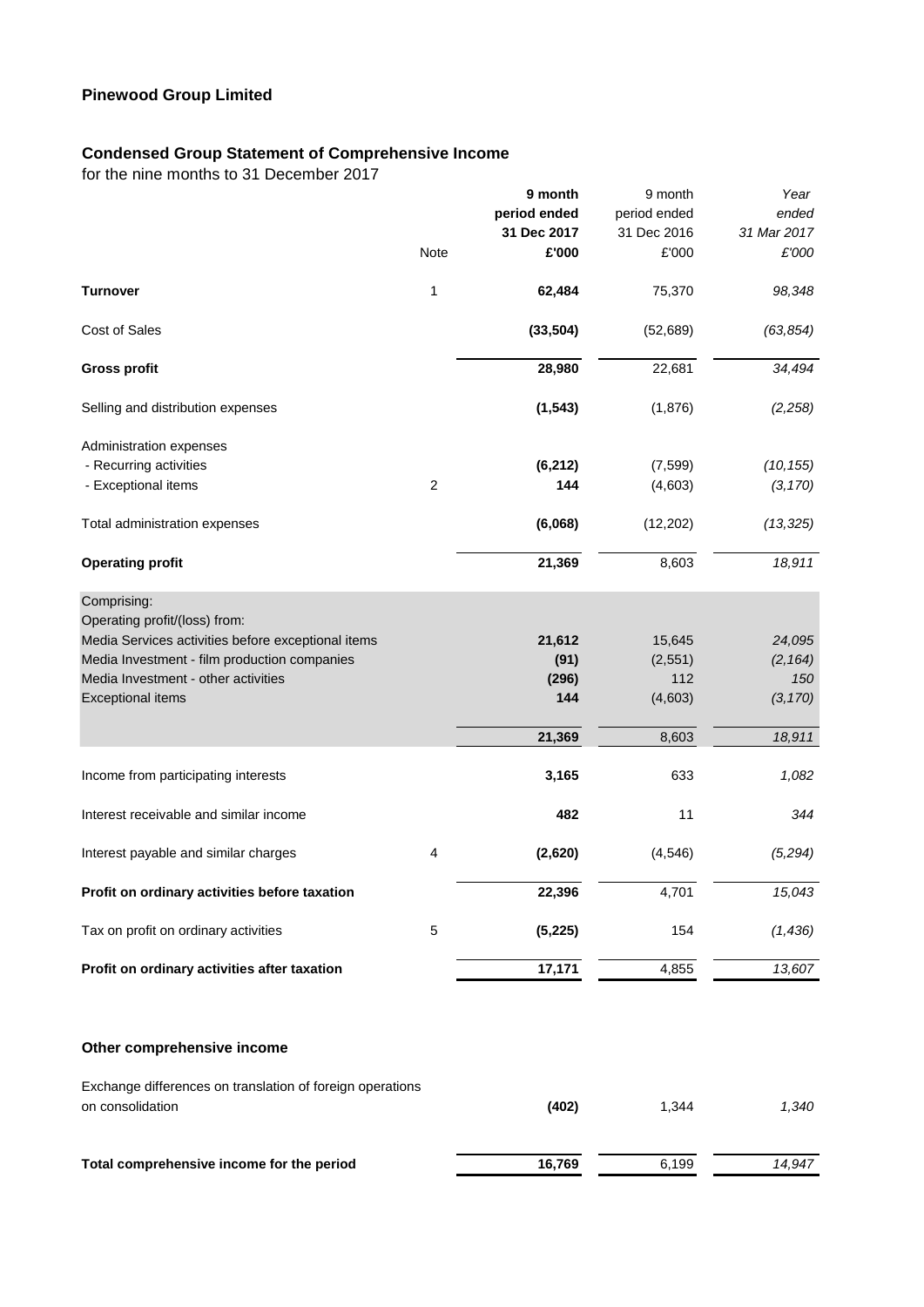# **Condensed Group Statement of Financial Position as at 31 December 2017**

|                                       | Note             | 31 Dec 2017 | 31 Dec 2016 | 31 Mar 2017 |
|---------------------------------------|------------------|-------------|-------------|-------------|
|                                       |                  | £'000       | £'000       | £'000       |
| <b>Assets</b>                         |                  |             |             |             |
| <b>Non current assets</b>             |                  |             |             |             |
| Property, plant and equipment         | $\overline{7}$   | 234,451     | 236,804     | 236,020     |
| Intangible assets                     | 8                | 4,062       | 4,622       | 4,484       |
| Long-term assets                      |                  | 0           | 42          | 0           |
| Interests in joint ventures           |                  | 11,123      | 7,612       | 7,780       |
| Other Investments                     |                  | 1,220       | 0           | 1,220       |
| Loan to Parent company                |                  | 127,747     | 0           | 0           |
|                                       |                  | 378,603     | 249,080     | 249,504     |
| <b>Current assets</b>                 |                  |             |             |             |
| Inventories                           |                  | 65          | 55          | 53          |
| Trade and other receivables           | $\boldsymbol{9}$ | 15,526      | 18,136      | 19,749      |
| Cash and cash equivalents             | 10               | 40,214      | 8,001       | 28,464      |
|                                       |                  | 55,805      | 26,192      | 48,266      |
| <b>Total assets</b>                   |                  | 434,408     | 275,272     | 297,770     |
|                                       |                  |             |             |             |
| <b>Equity and liabilities</b>         |                  |             |             |             |
| Share capital                         | 11               | (5,741)     | (5,741)     | (5, 741)    |
| Share premium                         |                  | (76, 696)   | (76, 696)   | (76, 696)   |
| Capital contribution reserve          |                  | (135)       | (135)       | (135)       |
| Merger reserve                        |                  | (348)       | (348)       | (348)       |
| <b>Translation movements</b>          |                  | (938)       | (1, 344)    | (1, 340)    |
| Retained earnings                     |                  | (58,090)    | (45, 894)   | (52, 869)   |
| Total equity                          |                  | (141, 948)  | (130, 158)  | (137, 129)  |
| <b>Non-current liabilities</b>        |                  |             |             |             |
| Interest-bearing loans and borrowings | 12               | (242, 108)  | (101, 273)  | (101,066)   |
| Derivative financial instruments      | 13               | (3,028)     | (3,911)     | (3,687)     |
| Deferred tax liabilities              |                  | (2,816)     | (138)       | (2, 227)    |
|                                       |                  | (247, 952)  | (105, 322)  | (106, 980)  |
| <b>Current liabilities</b>            |                  |             |             |             |
| Trade and other payables              | 14               | (44, 508)   | (39, 792)   | (53, 661)   |
|                                       |                  | (44, 508)   | (39, 792)   | (53, 661)   |
| <b>Total liabilities</b>              |                  | (292, 460)  | (145, 114)  | (160, 641)  |
| <b>Total equity and liabilities</b>   |                  | (434, 408)  | (275, 272)  | (297, 770)  |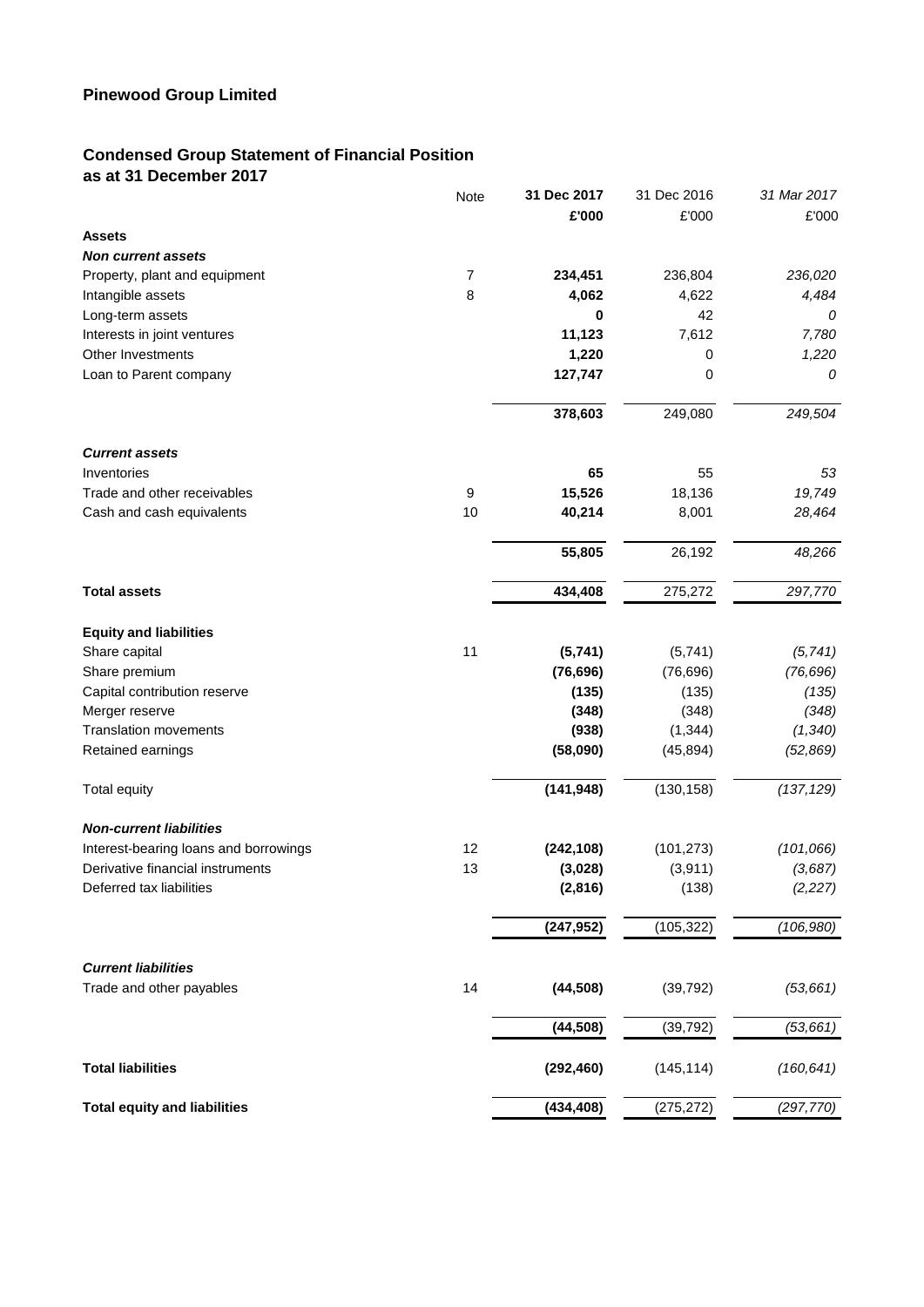# **Condensed Group Statement of Cash Flows**

for the period ended 31 December 2017

|                                                                                           | 9 month                     | 9 month                     | Year                 |
|-------------------------------------------------------------------------------------------|-----------------------------|-----------------------------|----------------------|
|                                                                                           | period ended<br>31 Dec 2017 | period ended<br>31 Dec 2016 | ended<br>31 Mar 2017 |
|                                                                                           | £'000                       | £'000                       | £'000                |
| Cash flow from operating activities:                                                      |                             |                             |                      |
| Profit on ordinary activities before taxation                                             | 22,396                      | 4,701                       | 15,043               |
| Adjustments to reconcile profit on ordinary activities before taxation to net cash flows: |                             |                             |                      |
| Depreciation, impairment and amortisation                                                 | 7,016                       | 6,469                       | 8,885                |
| <b>Exceptional costs</b>                                                                  | 27                          | 0                           | 0                    |
| Fair value adjustment                                                                     | 0                           | $\mathbf 0$                 | (3,486)              |
| Income from participating interests                                                       | (3, 165)                    | (633)                       | (1,082)              |
| Interest receivable and similar income                                                    | (482)                       | (11)                        | (344)                |
| Interest payable and similar charges                                                      | 2,620                       | 4,546                       | 5,294                |
| Cash flow from operating activities before changes in working                             |                             |                             |                      |
| capital                                                                                   | 28,412                      | 15,072                      | 24,310               |
| Decrease in trade and other receivables                                                   | 2,677                       | 869                         | 981                  |
| Decrease in inventories                                                                   | (12)                        | (8)                         | (6)                  |
| Increase/(decrease) in trade and other payables                                           | (16, 531)                   | (2,676)                     | 9,686                |
| Cash generated from operations                                                            | 14,546                      | 13,257                      | 34,971               |
| Interest paid                                                                             | (2,607)                     | (3,315)                     | (4,298)              |
| Corporation tax received in respect of FPC activity                                       | 0                           | 1,549                       | 4,473                |
| Corporation tax paid                                                                      | (1, 342)                    | (2,292)                     | (2, 243)             |
| Net cash flow from operating activities                                                   | 10,597                      | 9,199                       | 32,903               |
| Cash flow from/(used in) investing activities:                                            |                             |                             |                      |
| Purchase of property, plant and equipment                                                 | (6, 570)                    | (28, 889)                   | (30, 348)            |
| Movement in long term liability                                                           | 0                           | 765                         | 765                  |
| Investment in joint ventures                                                              | (264)                       | (2, 157)                    | (1,906)              |
| Joint venture land sale proceeds                                                          | 0                           | 1,187                       | 1,187                |
| Repayment from joint ventures                                                             | 1,629                       | 1,907                       | 1,841                |
| Net cash flow used in investing activities                                                | (5, 205)                    | (27, 187)                   | (28, 461)            |
| Cash flow (used in)/from financing activities:                                            |                             |                             |                      |
| Dividends paid                                                                            | (11, 950)                   | (1,837)                     | (3,614)              |
| Repayment of asset financing obligations                                                  | (582)                       | (557)                       | (747)                |
| Repayment of bank borrowings                                                              | (100,000)                   | 0                           | 0                    |
| Proceeds from bank borrowings                                                             | 0                           | 27,000                      | 27,000               |
| Proceeds from new bond issue                                                              | 250,000                     | 0                           | 0                    |
| Payment of loan issue fees                                                                | (3,636)                     | 0                           | 0                    |
| Issue of loan to Parent                                                                   | (127, 474)                  | 0                           | 0                    |
| Net cash flow from financing activities                                                   | 6,358                       | 24,606                      | 22,639               |
| Net increase in cash and cash equivalents                                                 | 11,750                      | 6,618                       | 27,081               |
| Cash and cash equivalents at the start of the period                                      | 28,464                      | 1,383                       | 1,383                |
| Cash and cash equivalents at the end of the period                                        | 40,214                      | 8,001                       | 28,464               |

Included within the cash and cash equivalents balance is a total of £482,000 (31 March 2017: £1,465,000) which is unavailable for general use.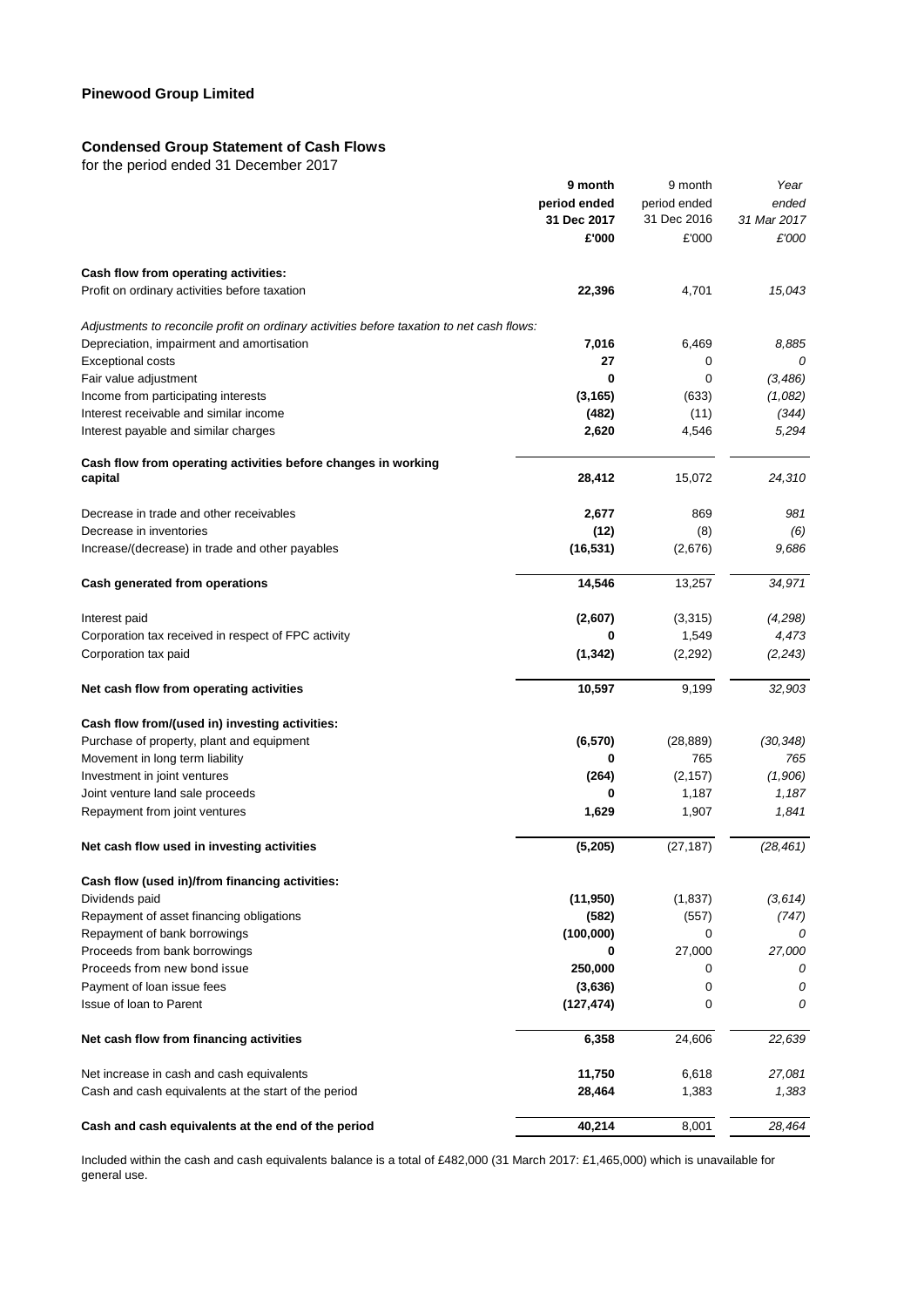# **Condensed Reconciliation of Movement in Net Debt**

for the period ended 31 December 2017

|                                                   | 9 month      | 9 month      | Year        |
|---------------------------------------------------|--------------|--------------|-------------|
|                                                   | period ended | period ended | ended       |
|                                                   | 31 Dec 2017  | 31 Dec 2016  | 31 Mar 2017 |
|                                                   | £'000        | £'000        | £'000       |
| Increase in cash and cash equivalents             | 11,750       | 6,618        | 27,081      |
| Repayments of bank borrowings                     | 100,000      |              |             |
| New bond issue                                    | (250,000)    | (27,000)     | (27,000)    |
| Repayments of asset financing obligations         | 582          | 557          | 747         |
| Loan issue costs                                  | 8,999        |              |             |
| Amortisation of loan issue costs                  | (623)        | (667)        | (649)       |
| Loan to Parent                                    | 127,747      |              |             |
| Movement in net debt                              | (1, 545)     | (20, 492)    | 179         |
| Net debt at the start of the period               | (72, 602)    | (72, 781)    | (72, 781)   |
| Net debt at the end of the period                 | (74, 147)    | (93, 273)    | (72, 602)   |
| Net debt at end of year excluding restricted cash | (74, 629)    | (94, 572)    | (74, 067)   |

#### **Condensed Group Statement of Changes in Equity**

for the period ended 31 December 2017

|                              | Share<br>Capital<br>£'000 | <b>Share</b><br>premium<br>£'000 | <b>Translation</b><br>reserve<br>£'000 | Other reserves<br>£'000 | <b>Retained</b><br>earnings<br>£'000 | <b>Total Equity</b><br>£'000 |
|------------------------------|---------------------------|----------------------------------|----------------------------------------|-------------------------|--------------------------------------|------------------------------|
| At 01 April 2016             | 5,741                     | 76,696                           |                                        | 483                     | 42,876                               | 125,796                      |
| Profit for the period        |                           |                                  |                                        |                         | 4,855                                | 4,855                        |
| Translation reserve movement |                           |                                  | 1,344                                  |                         |                                      | 1,344                        |
| the period                   |                           |                                  | 1,344                                  |                         | 4,855                                | 6,199                        |
| Equity dividends             |                           |                                  |                                        |                         | (1,837)                              | (1,837)                      |
| At 31 December 2016          | 5,741                     | 76,696                           | 1,344                                  | 483                     | 45,894                               | 130,158                      |
| Profit for the period        |                           |                                  |                                        |                         | 8,752                                | 8,752                        |
| Translation reserve movement |                           |                                  | (4)                                    |                         |                                      | (4)                          |
| the period                   | $\overline{\phantom{a}}$  | $\blacksquare$                   | (4)                                    | ۰                       | 8,752                                | 8,748                        |
| Equity dividends             |                           |                                  |                                        |                         | (1,777)                              | (1,777)                      |
| At 31 March 2017             | 5,741                     | 76,696                           | 1,340                                  | 483                     | 52,869                               | 137,129                      |
| Profit for the period        |                           |                                  |                                        |                         | 17,171                               | 17,171                       |
| Translation reserve movement |                           |                                  | (402)                                  |                         |                                      | (402)                        |
| the period                   |                           |                                  | (402)                                  |                         | 17,171                               | 16,769                       |
| Equity dividends (Note 7)    |                           |                                  |                                        |                         | (11, 950)                            | (11, 950)                    |
|                              |                           |                                  |                                        |                         |                                      |                              |
| At 31 December 2017          | 5,741                     | 76,696                           | 938                                    | 483                     | 58,090                               | 141,948                      |

Other reserves represent Capital redemption reserve £135,000 and Merger reserve £348,000.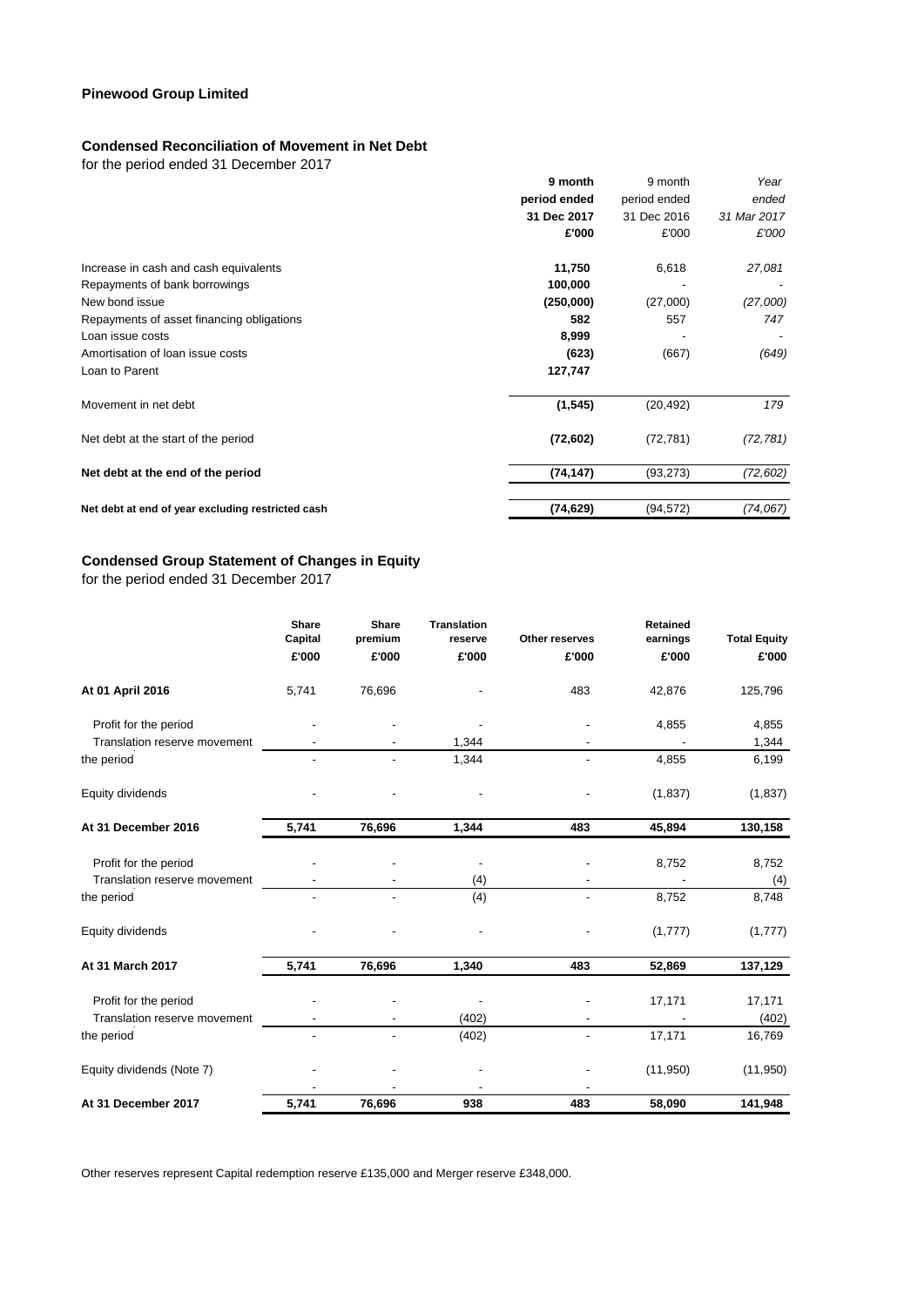# **Notes to the Condensed Consolidated Financial Statements**

for the period ended 31 December 2017

#### **1 Segment information and turnover analysis**

The Group identifies its operating segments based on a combination of factors, including the nature and type of service provided and differences in regulatory environment. Operating segments are aggregated where there is a high degree of consistency across these factors, and the segments have similar economic characteristics. Operating segments are reported in a manner consistent with the internal reporting provided to the chief operating decision maker.

The Group has determined it has two reportable segments, Media Services, which provides studio and related services to the film, television and wider creative industries, and Media Investment, which provides content investment and production services, principally to the film industry.

Segment data for the 9 month period ended 31 December 2017 and 2016 is presented below:

|                                 | 9 month      | 9 month      | Year        |
|---------------------------------|--------------|--------------|-------------|
|                                 | period ended | period ended | ended       |
|                                 | 31 Dec 2017  | 31 Dec 2016  | 31 Mar 2017 |
|                                 | £'000        | £'000        | £'000       |
| Turnover:                       |              |              |             |
| Media services                  | 60,823       | 55.825       | 76,709      |
| Media investment                | 1.954        | 20,389       | 22,266      |
| <b>Total segmental turnover</b> | 62,777       | 76,214       | 98,975      |
| Intersegment elimination        | (293)        | (844)        | (627)       |
| Group turnover                  | 62,484       | 75,370       | 98,348      |

#### **2 Exceptionals**

|                                          | 9 month      | 9 month      | Year        |
|------------------------------------------|--------------|--------------|-------------|
|                                          | period ended | period ended | ended       |
|                                          | 31 Dec 2017  | 31 Dec 2016  | 31 Mar 2017 |
|                                          | £'000        | £'000        | £'000       |
| Release of rent free accrual             | (912)        | 0            | 0           |
| Strategic review                         | o            | 4,165        | 4,045       |
| Restructuring and management consultancy | 768          | 438          | 2,774       |
| <b>PMBS Holdings Limited</b>             | 0            | 0            | (3,486)     |
| <b>Technicolor Lease Surrender</b>       | 0            | 0            | (163)       |
|                                          | (144)        | 4,603        | 3,170       |

#### *Release of rent free accrual*

Pinewood Studio Wales signed an agreement for lease for the Welsh Studios on 16 July 2014. The agreement was for a 15 year lease with 2 years rent free. In line with accounting convention Pinewood accrued the applicable proportion of the full rent during this rent free period. Following the decision to exit the Welsh Studios this rent is no longer payable and has been released as an exceptional income to the income statement during the period.

#### *Restructuring and management consultancy*

Restructuring reorganisation costs of £0.8m (9 months to 31 December 2016: £Nil) relate to a performance improvement review and streamlining and changes to the management structure, as well as costs in relation to Pinewood Television Limited and Pinewood Media Guarantors Limited.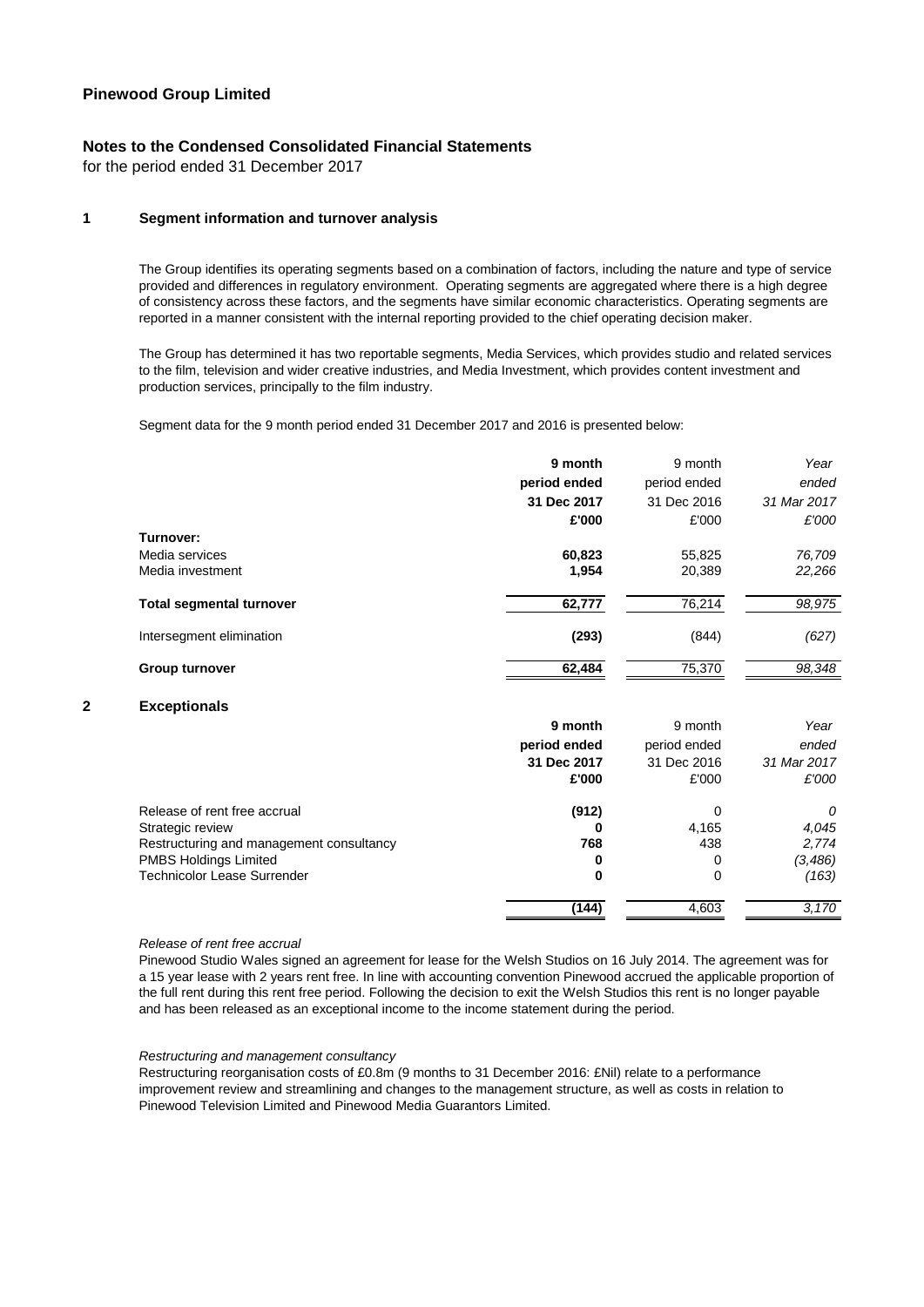# **Notes to the Condensed Consolidated Financial Statements**

for the period ended 31 December 2017

### **3 Interests in joint ventures**

As at 31 December 2017, the Group had interests in the following joint ventures:

| <b>Joint Venture Name</b>       | <b>Principal place</b><br>of business | % equity<br>interest | % voting<br>rights |
|---------------------------------|---------------------------------------|----------------------|--------------------|
| At 31 December 2017             |                                       |                      |                    |
| Pinewood Atlanta LLC            | USA                                   | 40                   | 50                 |
| <b>PAS Holdings Fayette LLC</b> | <b>USA</b>                            | 40                   | 50                 |
| At 31 March 2017                |                                       |                      |                    |
| Pinewood Atlanta LLC            | USA                                   | 40                   | 50                 |
| PAS Holdings Fayette LLC        | USA                                   | 40                   | 50                 |
| Pinewood Television Limited     | UK                                    | 50                   | 50                 |

The Group's interests in joint ventures at 31 December 2017 and 31 March 2017 was as follows:

|                                    | <b>TOTAL</b> |
|------------------------------------|--------------|
|                                    | £'000        |
| As at 31 March 2017                | 7.780        |
| Share of profit from joint venture | 3,165        |
| Investment in joint ventures       | 264          |
| Repayment from joint ventures      | (1,629)      |
| Taxation                           | 1,963        |
| Other movements                    | (420)        |
| As at 31 December 2017             | 11.123       |

The value of the joint venture in Pinewood Atlanta LLC and PAS Holdings Fayette LLC (collectively "PAS") is shown gross of taxation, which has been presented separately on the statement of financial position.

PAS is a partnership in the US and therefore the partners are responsible for tax charges in relation to the entity. Historically the interest in PAS was shown in the Condensed Group Statement of Financial Position net of tax however given the nature of the partnership the amounts in relation to the current and deferred tax have been transferred to current tax and deferred tax respectively in the current period. This has no impact on net assets. Additionally, tax in the Condensed Group Statement of Comprehensive Income is now presented within tax on profit on ordinary activities rather than within Income from participating interests. As the impact on prior periods is immaterial, all amendments have been made prospectively in the current period.

#### **4 Interest payable and similar charges**

|                                                          | 9 month      | 9 month      | Year        |
|----------------------------------------------------------|--------------|--------------|-------------|
|                                                          | period ended | period ended | ended       |
|                                                          | 31 Dec 2017  | 31 Dec 2016  | 31 Mar 2017 |
|                                                          | £'000        | £'000        | £'000       |
| Bank loan and overdraft interest                         | 1,489        | 2,504        | 3,234       |
| <b>Bond interest</b>                                     | 457          | 0            | 0           |
| Interest rate hedging                                    | 625          | 562          | 767         |
| Finance fee amortisation                                 | 623          | 667          | 649         |
| Finance lease interest                                   | 70           | 95           | 122         |
| Other interest paid                                      | 15           | 0            | 28          |
| Fair value movements of derivative financial instruments | (659)        | 718          | 494         |
|                                                          | 2,620        | 4,546        | 5,294       |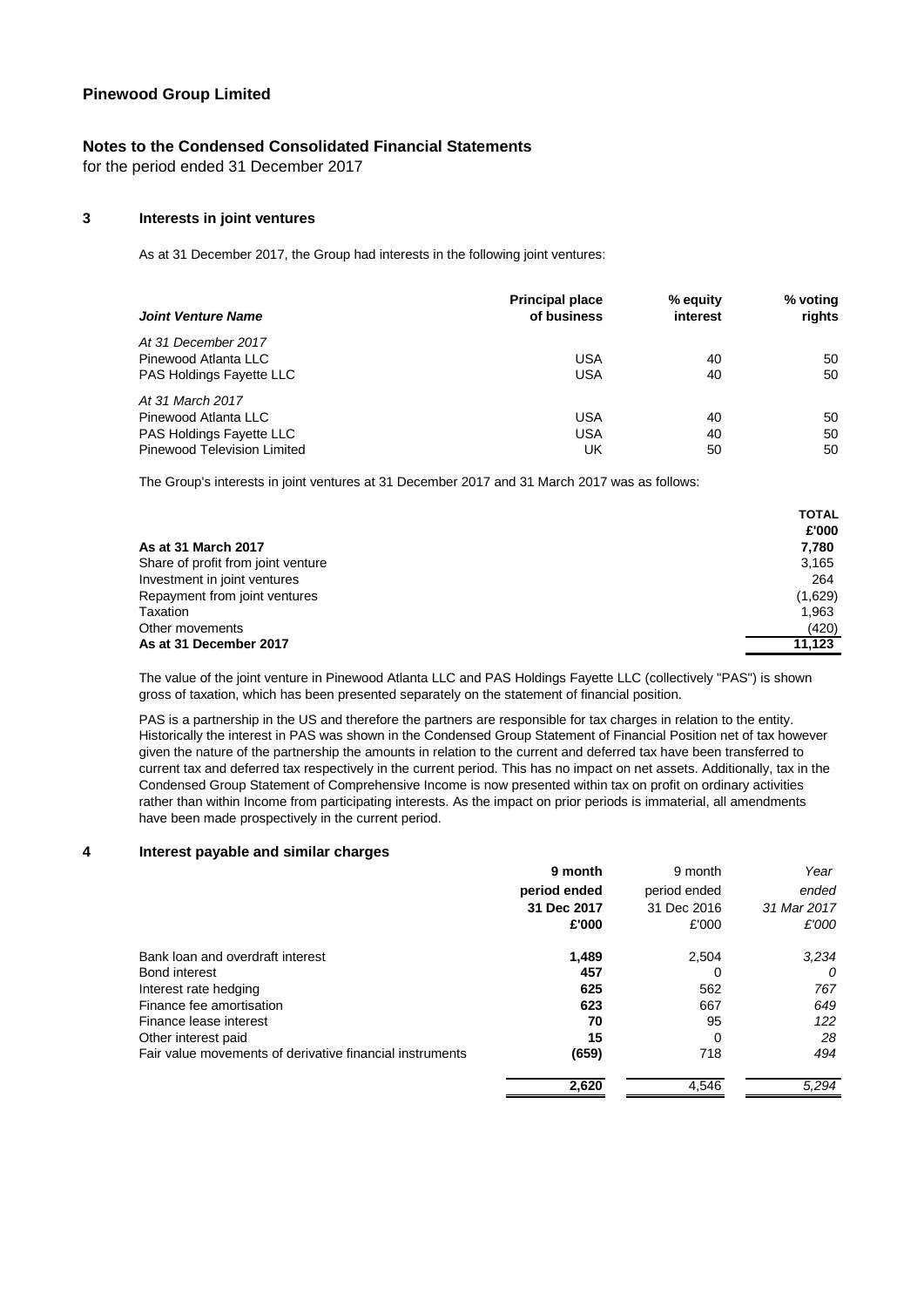# **Notes to the Condensed Consolidated Financial Statements**

for the period ended 31 December 2017

# **5 Tax on profit on ordinary activities**

|   |                                                   | 9 month      | 9 month      | Year        |
|---|---------------------------------------------------|--------------|--------------|-------------|
|   |                                                   | period ended | period ended | ended       |
|   |                                                   | 31 Dec 2017  | 31 Dec 2016  | 31 Mar 2017 |
|   | (a) Analysis of credit for the period:            | £'000        | £'000        | £'000       |
|   | <b>Current tax:</b>                               |              |              |             |
|   | UK corporation tax charge                         | 3,912        | 1,662        | 1,637       |
|   | Amounts payable for Group tax loss relief         | 0            | 0            | 1,184       |
|   | Foreign corporation tax                           | 1,567        | 0            | (329)       |
|   | Foreign tax suffered                              | 115          | 18           | 115         |
|   | UK film tax relief                                | (91)         | (1, 587)     | (1, 792)    |
|   | Double taxation credit                            | 0            | 0            | (85)        |
|   | Amounts (under) / overprovided in previous years  | (81)         | 0            | (1, 137)    |
|   |                                                   | 5,422        | 93           | (407)       |
|   | Deferred tax:                                     |              |              |             |
|   | Relating to origination and                       |              |              |             |
|   | reversal of temporary                             |              |              |             |
|   | differences                                       | (197)        | (247)        | 918         |
|   | Effect of change in deferred tax rates            | 0            | 0            | (61)        |
|   | Amounts over / (under) provided in previous years | $\bf{0}$     | 0            | 986         |
|   |                                                   | (197)        | (247)        | 1,843       |
|   | Tax charge / (credit) in the Group                |              |              |             |
|   | comprehensive income statement                    | 5,225        | (154)        | 1,436       |
| 6 | <b>Dividends</b>                                  |              |              |             |
|   |                                                   | 9 month      | 9 month      | Year        |
|   |                                                   | period ended | period ended | ended       |
|   |                                                   | 31 Dec 2017  | 31 Dec 2016  | 31 Mar 2017 |
|   |                                                   | £'000        | £'000        | £'000       |
|   | 2016 Final dividend paid at 3.2p per share        | 0            | 1,837        | 1,837       |
|   | 2017 Interim dividend paid at 20.8p per share     | 11,950       | 0            | 1,777       |
|   |                                                   | 11,950       | 1.837        | 3,614       |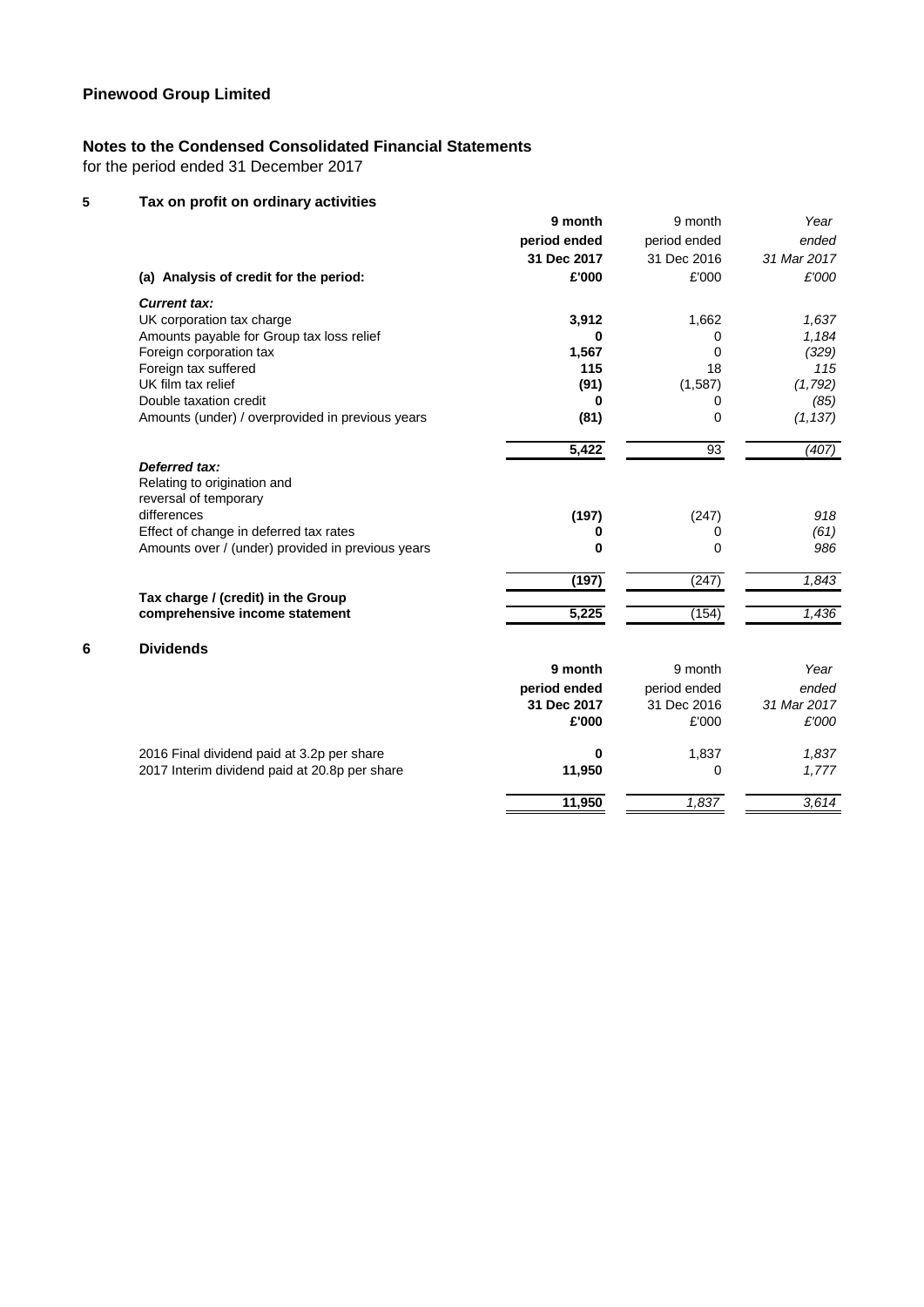# **Notes to the Condensed Consolidated Financial Statements**

for the period ended 31 December 2017

# **7 Property, plant and equipment**

|                       | Freehold<br>land and | Leasehold<br>improve- | Fixtures,<br>fittings and | <b>Assets under</b>     |              |
|-----------------------|----------------------|-----------------------|---------------------------|-------------------------|--------------|
|                       | buildings            | ments                 | equipment                 | construction            | <b>Total</b> |
|                       | £'000                | £'000                 | £'000                     | £'000                   | £'000        |
| Cost                  |                      |                       |                           |                         |              |
| At 1 April 2016       | 182,897              | 228                   | 36,561                    | 53,710                  | 273,396      |
| Additions             | 7,350                | 0                     | 2,227                     | 18,703                  | 28,280       |
| Reclassification      | 59,876               | 0                     | 3,689                     | (63, 565)               | 0            |
| At 31 December 2016   | 250,123              | 228                   | 42,477                    | 8,848                   | 301,676      |
| Additions             | 1,266                | $\mathbf 0$           | 240                       | (61)                    | 1,445        |
| <b>Disposals</b>      | 0                    | (48)                  | 0                         | 0                       | (48)         |
| At 31 March 2017      | 251,389              | 180                   | 42,717                    | 8,787                   | 303,073      |
| <b>Additions</b>      | 3,114                | 24                    | 1,766                     | 133                     | 5,037        |
| Reallocation          | 8,532                | 0                     | 124                       | (8,656)                 | 0            |
| Reclassification      | (7, 319)             | $\mathbf 0$           | 7,774                     | 0                       | 455          |
| <b>Disposals</b>      | (75)                 | (12)                  | 113                       | 0                       | 26           |
| At 31 December 2017   | 255,641              | $\overline{192}$      | 52,494                    | 264                     | 308,591      |
| <b>Depreciation</b>   |                      |                       |                           |                         |              |
| At 1 April 2016       | 33,103               | 14                    | 25,829                    | 0                       | 58,946       |
| Provided during year  | 4,008                | 8                     | 1,910                     | 0                       | 5,926        |
| At 31 December 2016   | 37,111               | 22                    | 27,739                    | $\overline{0}$          | 64,872       |
| Provided during year  | 1,486                | $\overline{2}$        | 697                       | 0                       | 2,185        |
| Disposals             | $\Omega$             | (4)                   | $\Omega$                  | 0                       | (4)          |
| At 31 March 2017      | 38,597               | 20                    | 28,436                    | 0                       | 67,053       |
| Provided during year  | 4,612                | 8                     | 2,013                     | 0                       | 6,633        |
| Reclassification      | (7, 757)             | (3)                   | 8,216                     | 0                       | 456          |
| <b>Disposals</b>      | (9)                  | 0                     |                           | 0                       | (2)          |
| At 31 December 2017   | 35,443               | 25                    | 38,672                    | $\overline{\mathbf{0}}$ | 74,140       |
| <b>Net book value</b> |                      |                       |                           |                         |              |
| At 31 December 2017   | 220,198              | 167                   | 13,822                    | 264                     | 234,451      |
| At 31 March 2017      | 212,792              | 160                   | 14,281                    | 8,787                   | 236,020      |
| At 31 December 2016   | 213,012              | 206                   | 14,738                    | 8.848                   | 236,804      |

Assets under construction at each reporting date relate to costs capitalised in respect of Pinewood East. These are not depreciated until ready for use, at which point they are moved to Freehold land and buildings. Phase One of the development became operational on 30 June 2016.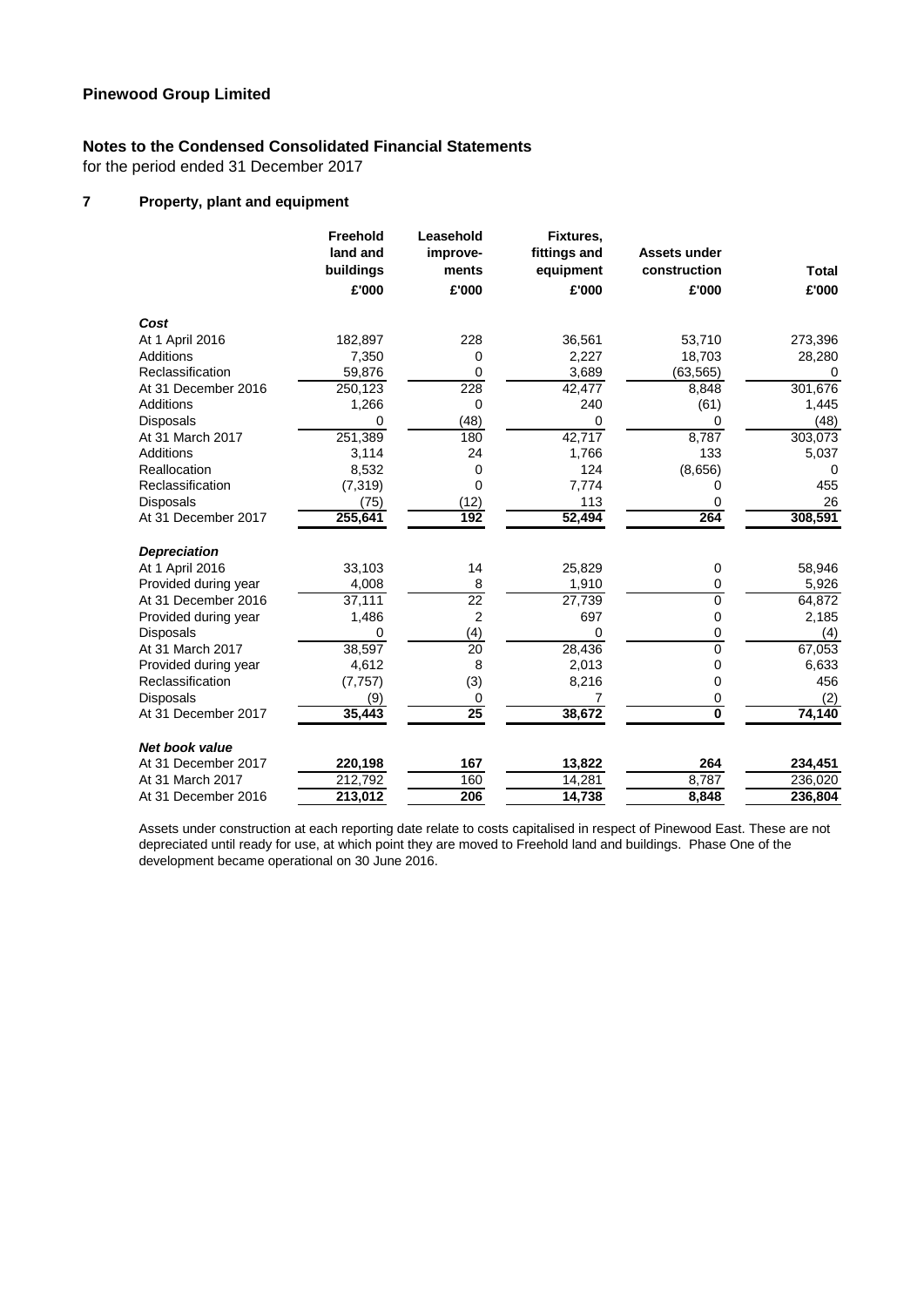# **Notes to the Condensed Consolidated Financial Statements**

for the period ended 31 December 2017

| 8 | Intangible assets                                       | <b>Consolidated</b><br>Goodwill<br>£'000 |
|---|---------------------------------------------------------|------------------------------------------|
|   | Cost                                                    |                                          |
|   | At 31 December 2017, 01 April 2017 and 31 December 2016 | 5,604                                    |
|   | Amortisation                                            |                                          |
|   | At 01 April 2016                                        | 560                                      |
|   | Provided during period                                  | 422                                      |
|   | At 31 December 2016                                     | 982                                      |
|   | Provided during period                                  | 138                                      |
|   | At 01 April 2017                                        | 1,120                                    |
|   | Provided during year                                    | 422                                      |
|   | At 31 December 2017                                     | 1,542                                    |
|   | Net book value                                          |                                          |
|   | At 31 December 2017                                     | 4,062                                    |
|   | At 01 April 2017                                        | 4,484                                    |
|   | At 31 December 2016                                     | 4,622                                    |
|   |                                                         |                                          |

Goodwill has been acquired through business combinations and has been allocated to the Group's Media Services cash-generating unit.

Following a review for indicators of impairment at the Statement of financial position date, it was determined that there were no indicators that the carrying value exceeded the recoverable amount. Other than goodwill there are no intangible assets with indefinite lives.

# **9 Trade and other receivables**

|                                               | 31 Dec 2017 | 31 Dec 2016 | 31 Mar 2017 |
|-----------------------------------------------|-------------|-------------|-------------|
|                                               | £'000       | £'000       | £'000       |
| Trade receivables - Media services            | 8,083       | 8.840       | 6,521       |
| Trade receivables - Film production companies | 40          | 1.797       | 4.125       |
| Prepayments and other receivables             | 4,665       | 4.848       | 5.026       |
| Loan notes receivable                         | 2,738       | 0           | 2,531       |
| Corporation tax receivable                    | 0           | 2,651       | 1.546       |
|                                               | 15.526      | 18.136      | 19.749      |

Trade receivable balances fall due within one year.

# **10 Cash and cash equivalents**

Included within the cash and cash equivalents balance per the statement of financial position at the period-end are amounts unavailable for general use. These amounts relate to funds reserved solely for use in the production of specific Media Investment Film production company operations.

|                                            | 31 Dec 2017 | 31 Dec 2016 | 31 Mar 2017 |
|--------------------------------------------|-------------|-------------|-------------|
|                                            | £'000       | £'000       | £'000       |
| Cash available for general use/(overdraft) | 39,732      | 6.702       | 26,999      |
| Restricted cash and cash equivalents       | 482         | 1.299       | 1.465       |
| Net cash and cash equivalents              | 40,214      | 8.001       | 28.464      |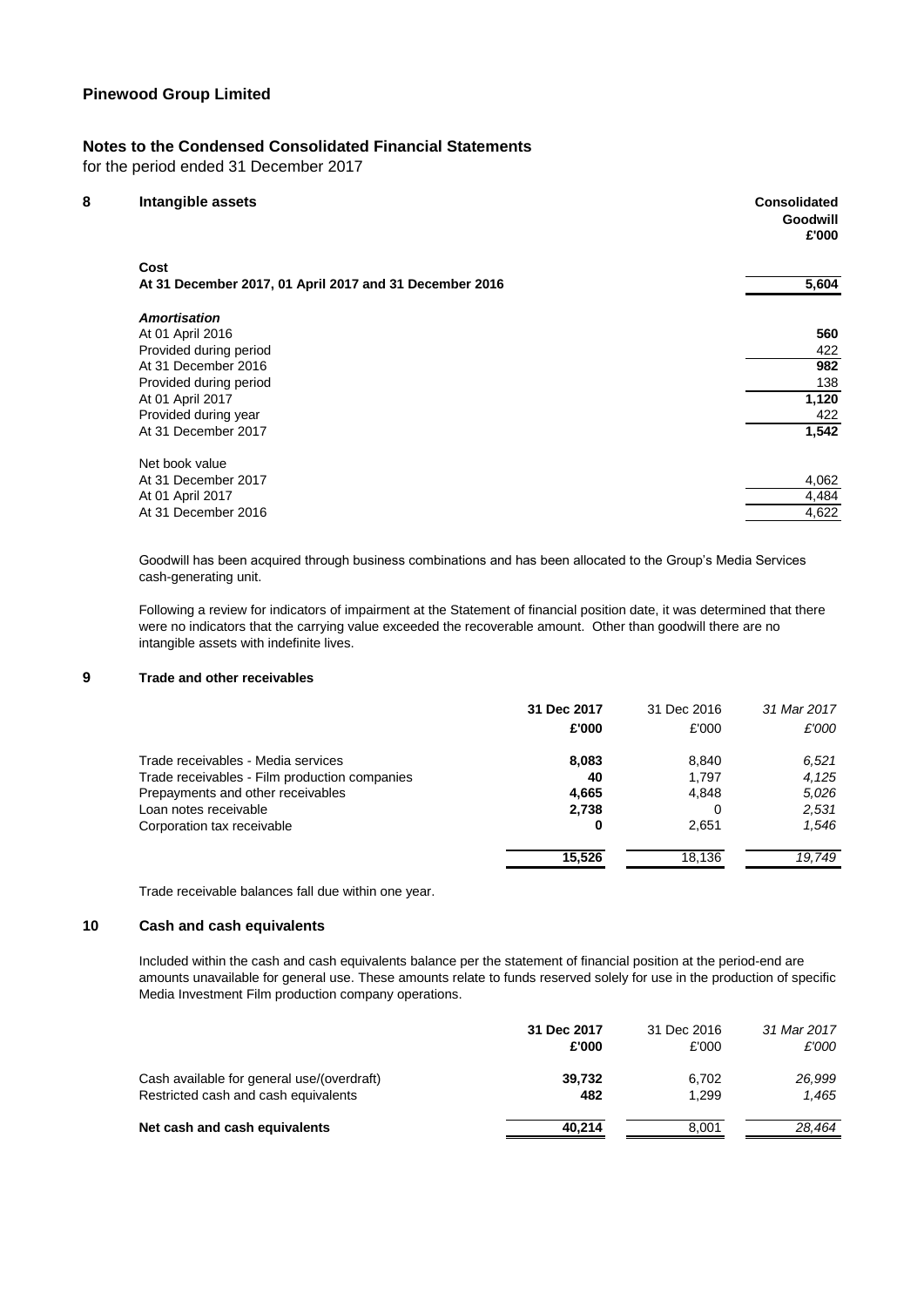# **Notes to the Condensed Consolidated Financial Statements**

for the period ended 31 December 2017

| <b>Share Capital</b>              |                                  |                                                                                                                                                                                |                      |                      |
|-----------------------------------|----------------------------------|--------------------------------------------------------------------------------------------------------------------------------------------------------------------------------|----------------------|----------------------|
|                                   |                                  |                                                                                                                                                                                |                      | 31 Mar 2017          |
|                                   |                                  |                                                                                                                                                                                |                      | £'000                |
|                                   |                                  | 5,741                                                                                                                                                                          | 5,741                | 5,741                |
|                                   |                                  |                                                                                                                                                                                |                      |                      |
|                                   | <b>Maturity</b>                  | 31 Dec 2017<br>£'000                                                                                                                                                           | 31 Dec 2016<br>£'000 | 31 Mar 2017<br>£'000 |
| <b>Current Borrowings</b>         |                                  |                                                                                                                                                                                |                      |                      |
| Bank overdraft                    | Annual renewal                   |                                                                                                                                                                                |                      |                      |
| <b>Non-Current Borrowings</b>     |                                  |                                                                                                                                                                                |                      |                      |
| High yield bond                   | 1 December 2023                  | 250,000                                                                                                                                                                        |                      |                      |
| Super senior revolving facility   | 1 June 2023                      |                                                                                                                                                                                |                      |                      |
| Term loan facility                | 29 May 2019                      |                                                                                                                                                                                | 100,000              | 100,000              |
| Revolving credit facility         | 20 November 2019                 |                                                                                                                                                                                |                      |                      |
| Asset financing                   | 5 November 2019                  | 922                                                                                                                                                                            | 1,694                | 1,504                |
| Non-current drawn loan facilities |                                  | 250,922                                                                                                                                                                        | 101,694              | 101,504              |
|                                   |                                  | (8, 814)                                                                                                                                                                       | (421)                | (438)                |
|                                   |                                  | 242,108                                                                                                                                                                        | 101,273              | 101,066              |
|                                   |                                  | 242,108                                                                                                                                                                        | 101,273              | 101,066              |
|                                   | Issued, called up and fully paid | 57,409,926 Ordinary shares of 10p each<br>Interest bearing loans and borrowings<br>Secured bank loan arrangement costs<br>Total current and non-current interest-bearing loans | 31 Dec 2017<br>£'000 | 31 Dec 2016<br>£'000 |

#### **13 Derivative financial instruments**

The Group's interest rate swaps are recognised as derivative financial instruments. Fair value movements are recognised in the income statement within interest payable and similar charges.

|                                                                                                         | 31 Dec 2017<br>£'000 | 31 Dec 2016<br>£'000 | 31 Mar 2017<br>£'000 |
|---------------------------------------------------------------------------------------------------------|----------------------|----------------------|----------------------|
| Financial liabilities carried at fair value:<br>Non-current derivative financial instrument liabilities | 3.028                | 3.911                | 3.687                |
|                                                                                                         | 3,028                | 3.911                | 3,687                |

#### *Interest rate swaps*

To minimise the volatility in cash flows from a change in LIBOR, the Group held interest rate swaps

|                                  |                 | 31 Dec 2017<br>£'000 | 31 Dec 2016<br>£'000 | 31 Mar 2017<br>£'000 |
|----------------------------------|-----------------|----------------------|----------------------|----------------------|
| <b>Effective interest rate %</b> | <b>Maturity</b> |                      |                      |                      |
| 2.00% + variable margin          | 30 April 2025   | 25,000               | 25,000               | 25,000               |
| 2.08% + variable margin          | 30 April 2022   | 25,000               | 25,000               | 25,000               |
|                                  |                 |                      |                      |                      |
|                                  |                 | 50,000               | 50,000               | 50,000               |

The Group's economic hedges of interest rate risk are treated as derivative financial instruments and fair value movements are recognised in the income statement.

The swaps are payable on a quarterly basis.